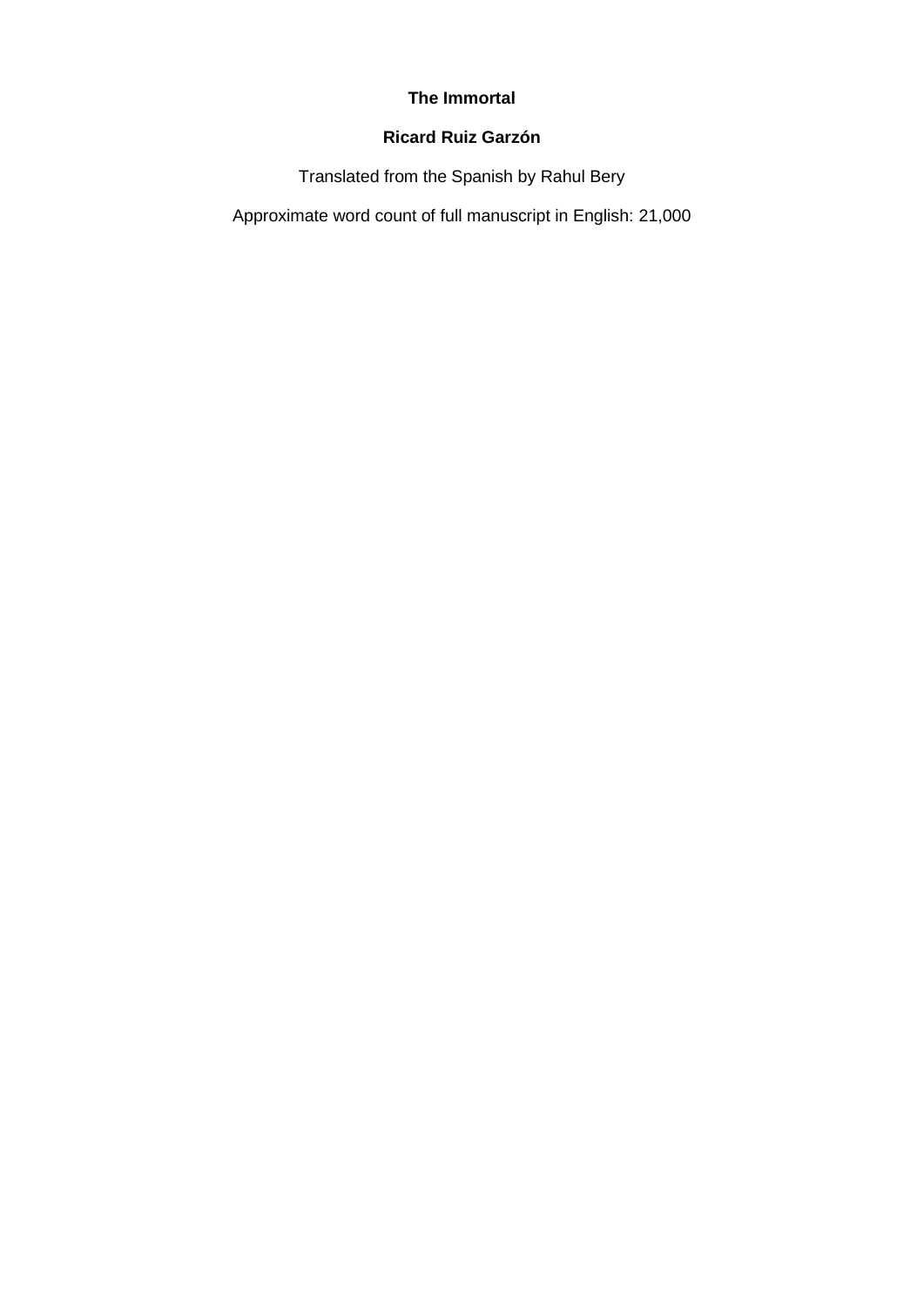# *"No matter. Try again. Fail again. Fail better."*

## *Samuel Beckett*

**1**

### **Saturday**

"Check!"

Judit smiles: Mister Aliyat has almost said it right this time. Almost. His accent is foreign, his consonants aspirated, but he is much easier to understand than before. Underneath his white turban, the Iranian smiles back and strokes his thick, black moustache.

A second later, in spite of everything, he is concentrating on the pieces once more.

From the other side of the board, where the black pieces are, Judit sighs and chews at her lip. With her high-top trainers, ripped jeans and unbuttoned shirt she looks older, but she's about to turn twelve. In a week, to be precise.

A few metres away, behind a metal fence, Judit's grandfather adjusts his tie and raises his eyebrows. He's telling her to stay alert: she's in check, and in a game of chess the king must always be covered, to keep one's options open.

And besides, this is not a normal game.

This is the most important game Judit has ever played against Mr Aliyat.

When it ends, the future of both players could change forever.

Perhaps that's why they're surrounded by dozens of people.

And journalists. And TV cameras. And some famous people. And police, lots of police.

It's all so terrifying I just want to run away.

But I can't.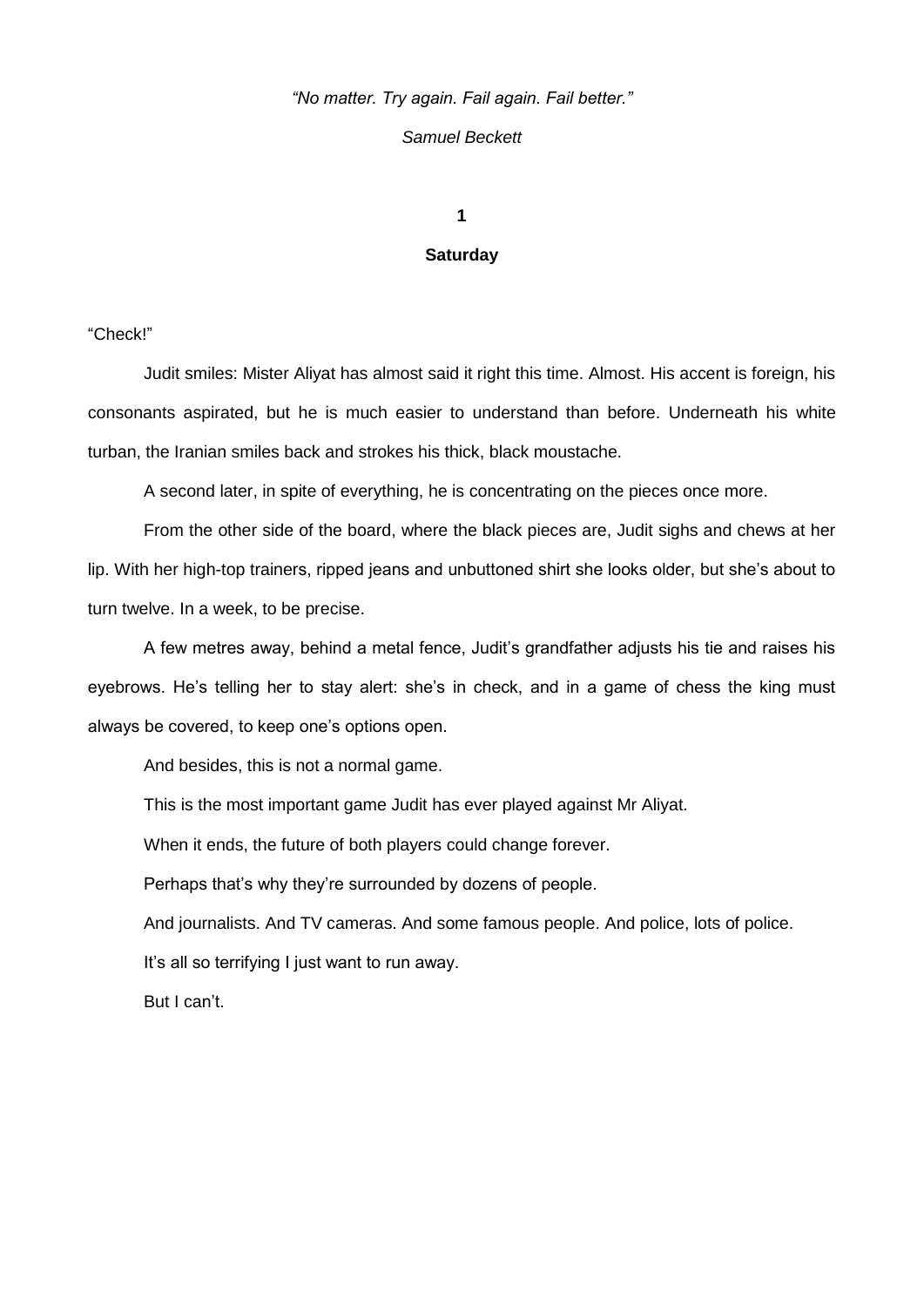#### **First note:**

### **Shatranj**

Now, please look at the word written on this scrap of paper: *Shatranj*.

Have you ever heard this word? I hadn't either until I met Mr Aliyat.

But before we discover when and why he wrote down these eight letters, and what on earth this all has to do with the things I was just telling you about, I'm going to explain to you what happened the first time I saw Judit. Because I don't think you'll be able to guess.

What happened that first time is I took a dislike to Judit, quite a strong dislike.

Boy, I felt about her like I would about a kick in the shins. Like a rainstorm with nowhere to shelter.

It was a few months ago, at the beginning of spring. And it was a splendid day, the kind of day we like so much here in Switzerland, especially after a winter so cold our noses had frozen (yes, that sometimes happens in Geneva, our snot freezes; but we're used to it). Anyway, that morning, for the first time, people had dared to go out for a walk in the Parc de Bastions without running straight back home to their warm fires. Some people were even sitting on the benches and looking up at the sky, squinting and purring as they did so.

Judit entered the park through the Place de Neuve, dragging her grandfather along by his scarf. She was carrying her sketchbook and a box of charcoals. Without greeting anyone, she headed for the giant chess boards (you'll see them if you ever go to the Parc des Bastions, it's a typical attraction here in Geneva), walked over one of them and then sat in the middle of it, on the ground. Her grandfather opened his mouth, but said nothing; he shook his head, walked towards a bench and sat down on his newspaper, still shaking his head.

For half an hour Judit worked, with a look on her face like someone chewing nails. I didn't know then, but now I know that that exercise (drawing on the board, not chewing nails) had been recommended to her by Monsieur Bourdin, her drawing teacher at the academy. It seems that there are few better things on which to practise drawing with charcoals than a bunch of black and white shapes on a bunch of white and black squares. They say that if you manage to draw the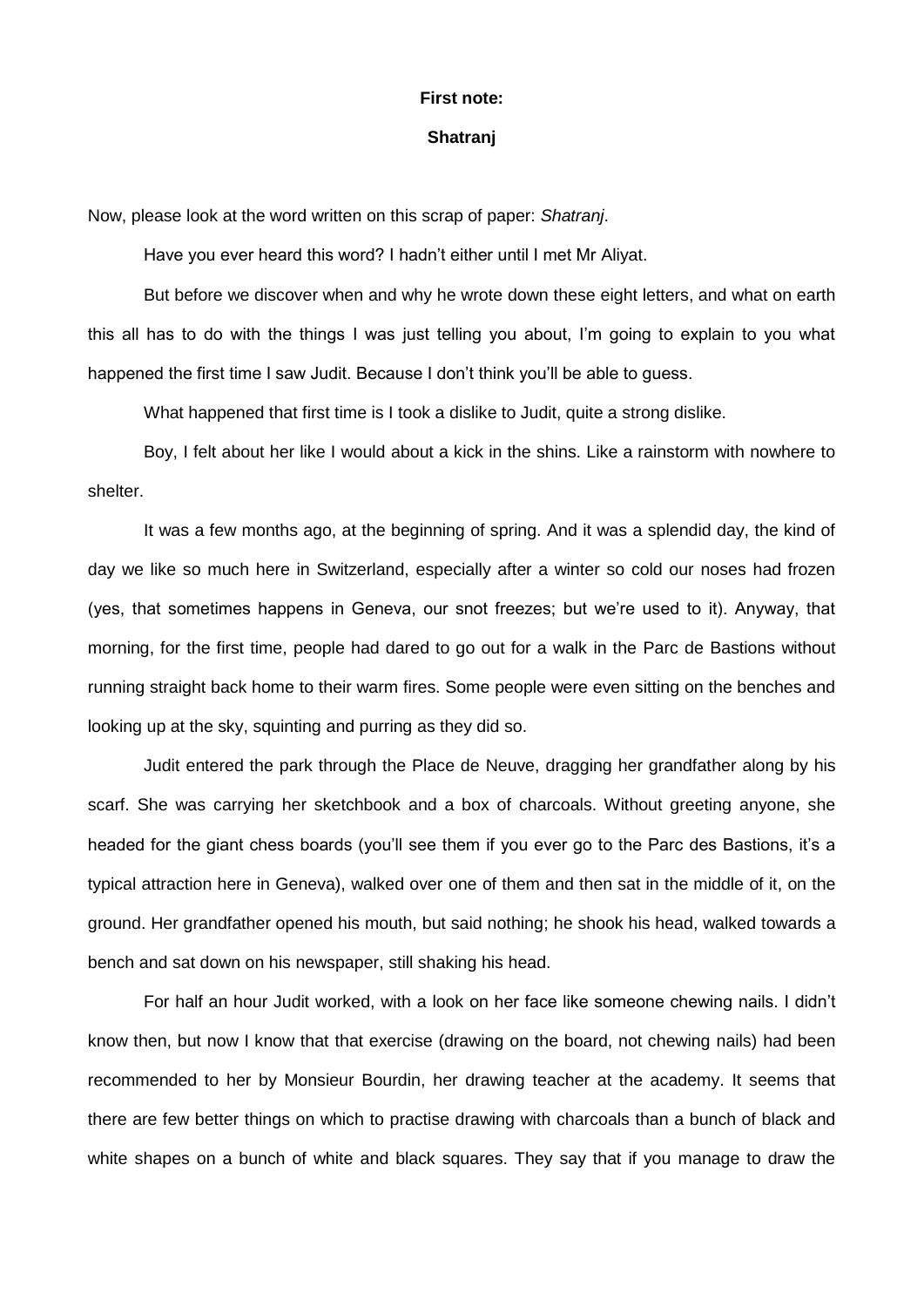figures, the squares and the shadows of the shapes on the squares without it going all blurry it means you're beginning to master the charcoal.

Judit wasn't far off mastery, to be fair. She was one of the best students at the academy, which was one of the best in Geneva, an important city with regards to teaching drawing. Yes, Judit could draw, man could she draw, like an angel. Because of this she dreamt of winning the First European Artistic Portrait Competition for Young Talents which, despite its interminably long name, was a prestigious competition which was to take place in the month of July, in Switzerland to be specific, in Geneva to be even more specific, and, most specifically of all, on her birthday. The birthday that's one week away, remember?

This is all to come. We'll get to it in due time; it's never good to rush with chess. Now let's go back to the park, where a balding, bearded, slightly chubby gentleman and his little son had walked up to Judit. He stood by her side, looked at her sketchbook and exclaimed, "Wow, what good drawings!"

Judi gave him a proud look, typical in people who are convinced that merely being as good as everyone else is not enough.

"I know," she boasted. "It's in the blood – my father was a great artist."

"Oh yes?"

"Actually, he still is," added Judit, hesitating. "He lives abroad now, in Hungary. But I've already won three prizes, two medals and a municipal competition."

"Wow," the old man with the beard marvelled. "That's really good. Very very good, yes."

He half-shut his eyes.

"That must be why you've sat down on e4, yes?" the gentleman noted, the intrigued look still on his face. "It's the best choice, of course."

This time it was Judit who half-shut her eyes. She observed the gentleman and looked for her grandfather, who was dozing on the bench.

"I'm… sitting on the ground," she remarked finally, not really knowing what to say.

The bearded gentleman brushed his hand over his bald patch and then crossed his legs.

"Oh no, dear, no!" he corrected her. "You're sitting on e4, exactly on e4, a very important square, isn't that right, Roger?"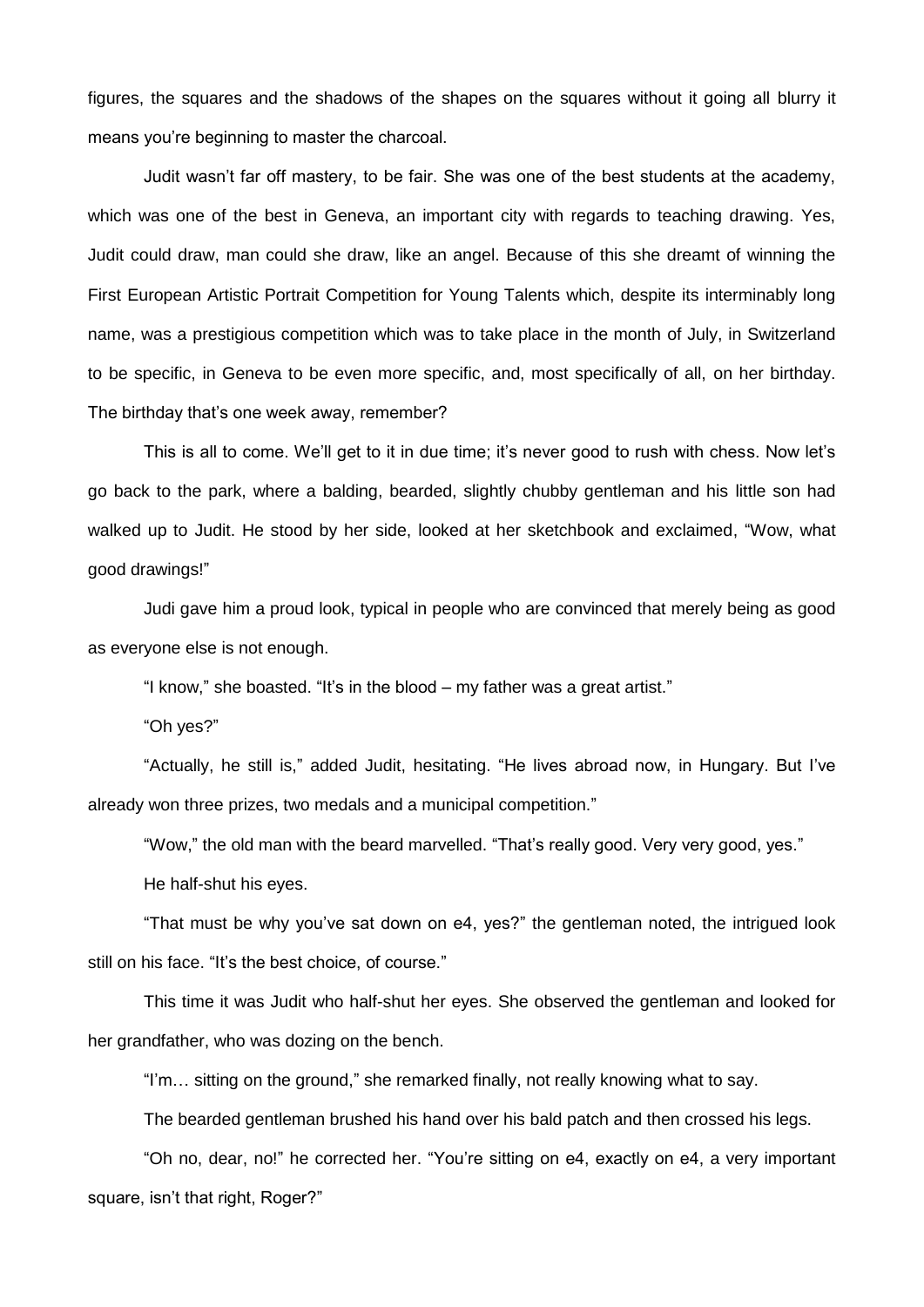The boy, freckly and red-haired, no older than eight, nodded sarcastically.

"Most important!"

Judit returned to her sketchbook, but neither the man nor the boy moved.

"And why is it important?" she asked after a few seconds.

The bearded man rubbed his hands. "Well, the thing is, there aren't any boards free at the moment," he reasoned, gesturing to the area around him, "and I'd like to have a little game with my son Roger. I'd be delighted to answer your question if you'd be kind enough to let us have the board. Would you mind?"

Judit's face looked as if she'd swallowed some of the nails, without chewing.

"I'll draw for another half hour," she said, finally. "You can wait on the bench, with my granddad."

The gentleman shot a glance at the old man, who was still dozing, unaware of anything.

"Look, I'm sure your grandfather…"

"Could you stop talking?" Judit demanded rudely, shaking her sketchbook. "You have to concentrate if you want to draw properly, you know?"

The bearded gentleman was no longer squinting; he opened his eyes wide, surprised by Judit's attitude. Then he crouched down until he was the same height as her.

"Pardon me, I only want to ask you one more question," he assured her. "Do you… know how to play chess?"

Judit responded as if she had been bitten by a snake. "Of course not."

"Ah, then you're not such a good drawer after all."

Judit's green eyes were fixed on the gentleman's beard. "And why not?"

"Why, because you don't know two secrets. Two big secrets."

Without adding anything further, the gentleman got up and traced an arch in the air with his hand, inviting her to get up from the board. Judit stayed quiet for a few seconds, but in the end, I guess, her curiosity got the better of her. She closed her sketchbook and grumpily moved away from the grid.

While the red-haired boy moved a white king's pawn, almost half his height, by fits and starts, the gentleman turned back towards Judit.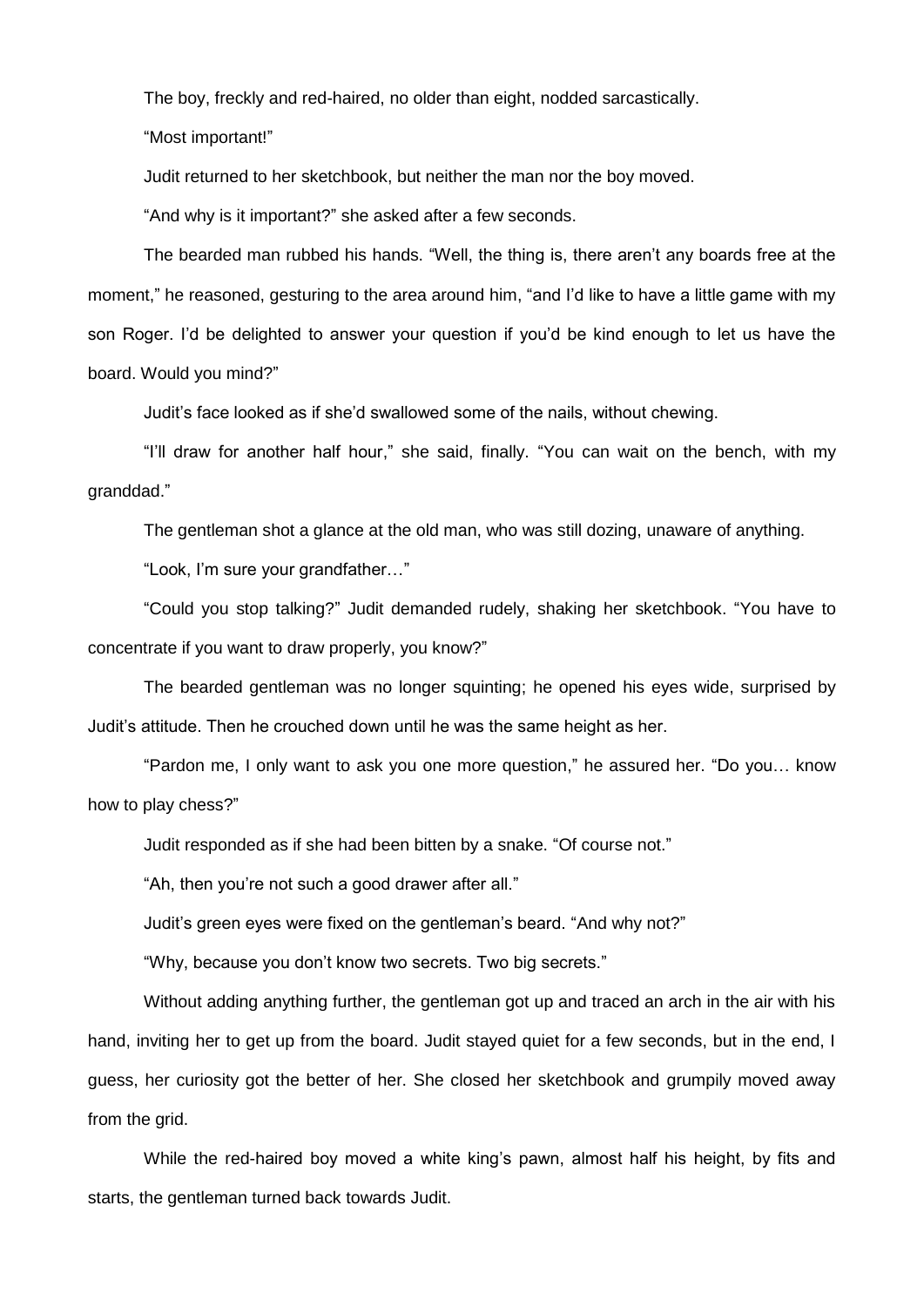"The first big secret, little one, is that the conditions you are given in chess are the same as the ones you have in real life," he said. "There's birth, death, war, joy, sacrifice, imagination, attack, defence, loyalty, cowardice, bravery… The first secret is that you can sketch life onto a chess board, and whoever has the best perspective will make the best drawing. That's why you have to know which squares are the most important, like e4 for example, where you were just sitting and where there is now a pawn."

Judit stood still, thinking of how to respond, looking as if she hadn't quite understood.

"And the second secret?" she asked.

"You must know the second one if you've won so many prizes."

Judit turned red, maybe from anger, maybe from embarrassment.

"The second secret, child," the bearded gentleman continued, "is that in order to be a winner…"

"What?"

"In order to be winner, you must know how to lose."

After that conversation, Judit went back to the Parc des Bastions almost every day. No one was expecting her, not even me, but still she went. Calm, however, was not so rapidly restored.

"So then," she'd ask in those early days, "what's this square called?"

Her grandfather, used to meeting her every whim, struggled to answer.

"Right, the board is divided into rows, like in battleships. And in order to be able to note down each move, some have numbers, and others letters… By the way, since when were you interested in chess?"

"And which one is e4?" Judit counterattacked, without answering his question.

"Well, the box where row e and column 4 meet, where the king's pawn starts."

"And how do you move a pawn? And a knight? And the castle? And how do you win?"

"Look, the objective of this game is to defeat the opposing king…"

In this way, little by little, the grandfather explained to her how each of those pieces, each one coming up to Judit's knees, moved. Most of the time Judit spent in the park was still devoted to drawing in her sketchbook, but after a week she was already dedicating one hour to drawing and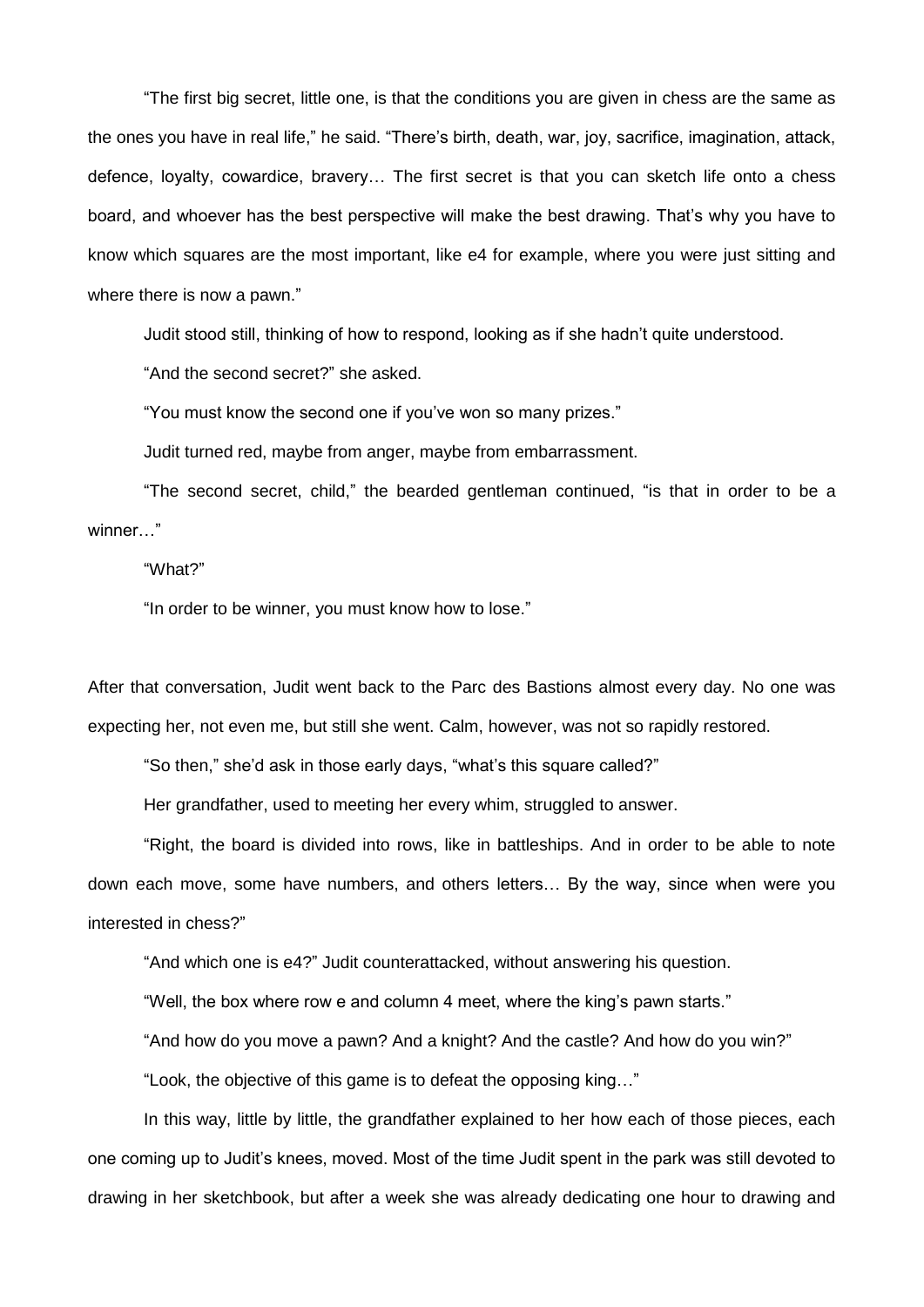another to playing chess. One thing's for sure, she did considerably better at drawing; like all beginners, Judit lost all of her first few chess games. Every one. And she lost every one of them against her grandfather, who practically had to apologise after winning.

"Ch-checkmate," he stammered.

"Again," Judit said, angrily, before kicking over the same pawn she had been sketching enthusiastically not long ago.

I think I've already mentioned that back then I, and everyone else, thought that Judit was a very rude person. In Switzerland, land of peace and good manners, temper tantrums like the ones she threw were unforgivable, much more so among chess players, masters of patience. The other players would watch Judit's frequent tantrums from their own boards and shake their heads in sympathy with her grandfather. In short, we all thought they'd both leave the park very soon.

But one day, after two or three weeks, I realised something.

I realised that Judit would lose, yes, and groan and kick. But she wouldn't give in.

She'd lose, take it out on her surroundings… and then she'd play again.

And so, after a month of playing, she won her first game against her grandfather. And before a month and a half was up, from game to game, she'd won three games in a row.

That was when her grandfather, fanning himself with his diary, suggested, "Maybe, ahem, maybe you could start playing against other people…To improve, you know?"

Judit's first rivals in the park, after her grandfather, were a lady having a walk with her poodle in her arms; a girl with glasses and a discoloured *Toy Story* T-shirt; an adolescent who glimmered with piercings; the neighbourhood postman, who decided to challenge her during his break… Oh, and Roger, the bearded gentleman's pompous, red-headed son, who took longer than expected to beat her.

"Not bad," the boy admitted, his teeth clenched.

"You're learning very quickly, Judit," Roger's father congratulated her, after consoling his son. "If you keep it up, soon you'll be able to face Mr Aliyat."

Judit followed the bearded gentleman's arm and discovered, on the board that was closest to the walkway, an old man with a moustache and a turban, playing chess, surrounded by curious onlookers.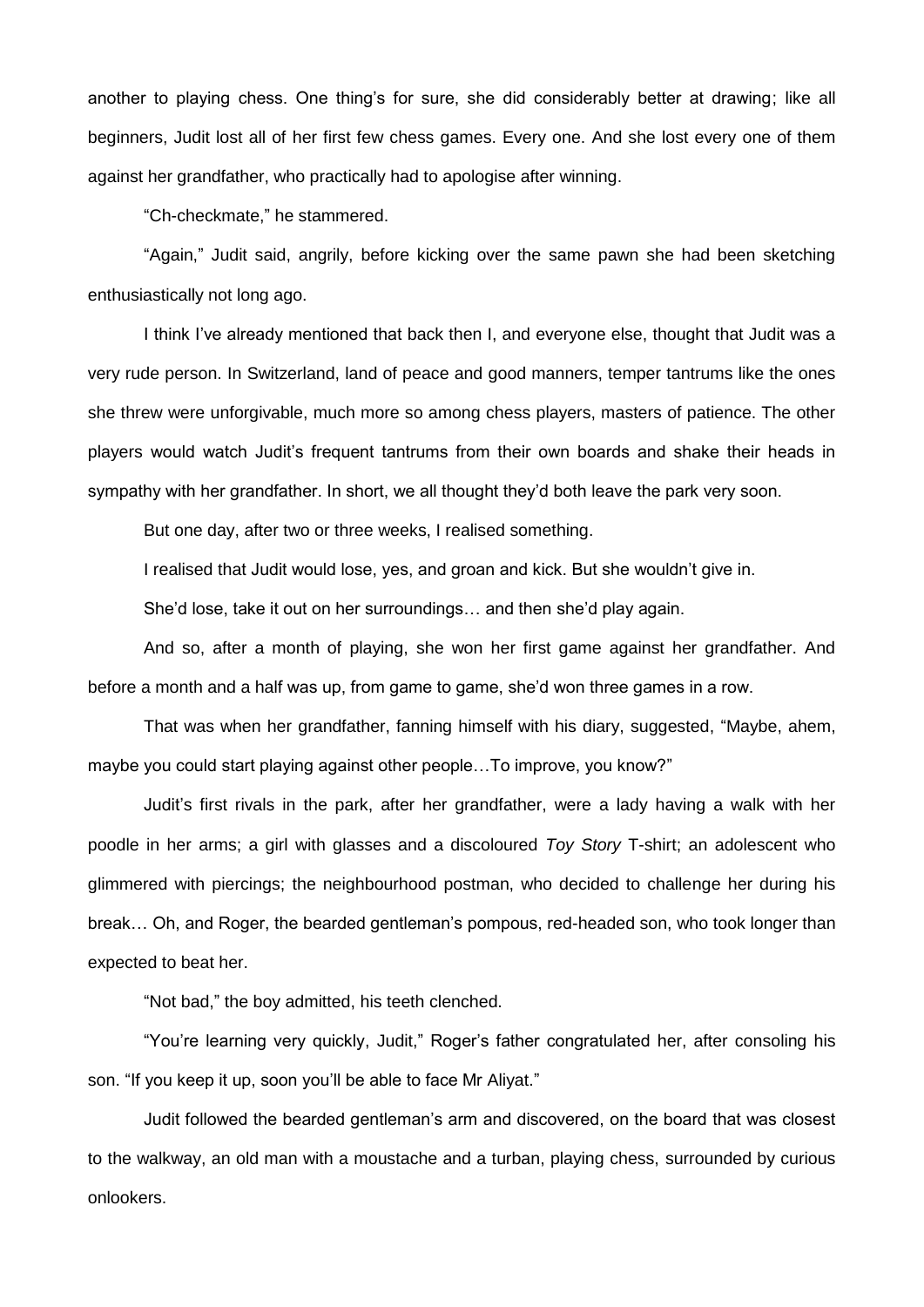"He's a foreign champion, a grandmaster," the gentleman went on. "He doesn't speak our language, not a word, but he comes to play every afternoon. And he always wins. He beats everyone. Without exception. They say that the day he loses he'll leave the park and never return. It may be a myth, but it's certainly the case that he's been winning for months."

That afternoon, Judit moved closer to Mr Aliyat so she could draw him in her sketchbook; that man, sixty years old, dark, with bushy eyebrows and a broad moustache, whom you've already met. As you can see, he wore a suit and shoes, and was not very tall, although the turban made him look taller. He spent the whole afternoon at the board, making him the perfect model. Judit managed to do such a good portrait that even Mr Bourdin congratulated her.

The most curious thing was that Mr Aliyat did not talk at all while he played, just as the bearded gentleman had said. He began with a greeting, a swift movement of the head which made you fear for the turban's balance, and then he moved each piece until he won. Then he repeated the greeting and got ready for another game. He played for a couple of hours, always with the blacks, surrounded by admiring onlookers, like a real star.

Judit spent a few days among them, watching Mr Aliyat play and drawing him in different poses. He'd change his suit, but he never forgot his white turban.

"You wrap a strip of cotton around your head," Judit's grandfather explained when she asked him about this garment. "In Iran, in Mr Aliyat's country, it's very common."

After several attempts, Judit managed to sketch every fold of the turban.

And so, from game to game, from drawing to drawing and from fold to fold, we arrive at a cloudy May day. Mr Aliyat had just beaten an executive who was howling for his mobile when it suddenly began to rain. Those who were surrounding the board, including Judit's grandfather, ran to take shelter beneath the kiosk. Everyone except for Judit, who was finishing off her sketch of the knight that had brought victory to the Iranian. Her grandfather was shouting in the distance, but Judit was still concentrating so hard that she didn't even hear him. Nor did she see Mr Aliyat approach, open an umbrella and cover her sketchbook to protect it from the rain.

At that moment, Mr Aliyat saw the drawing of the knight and stared intently at Judit.

And Judit turned towards Mr Aliyat. And it stopped raining, and the master, with no warning, closed the umbrella and returned to the board. And he made his habitual head movement.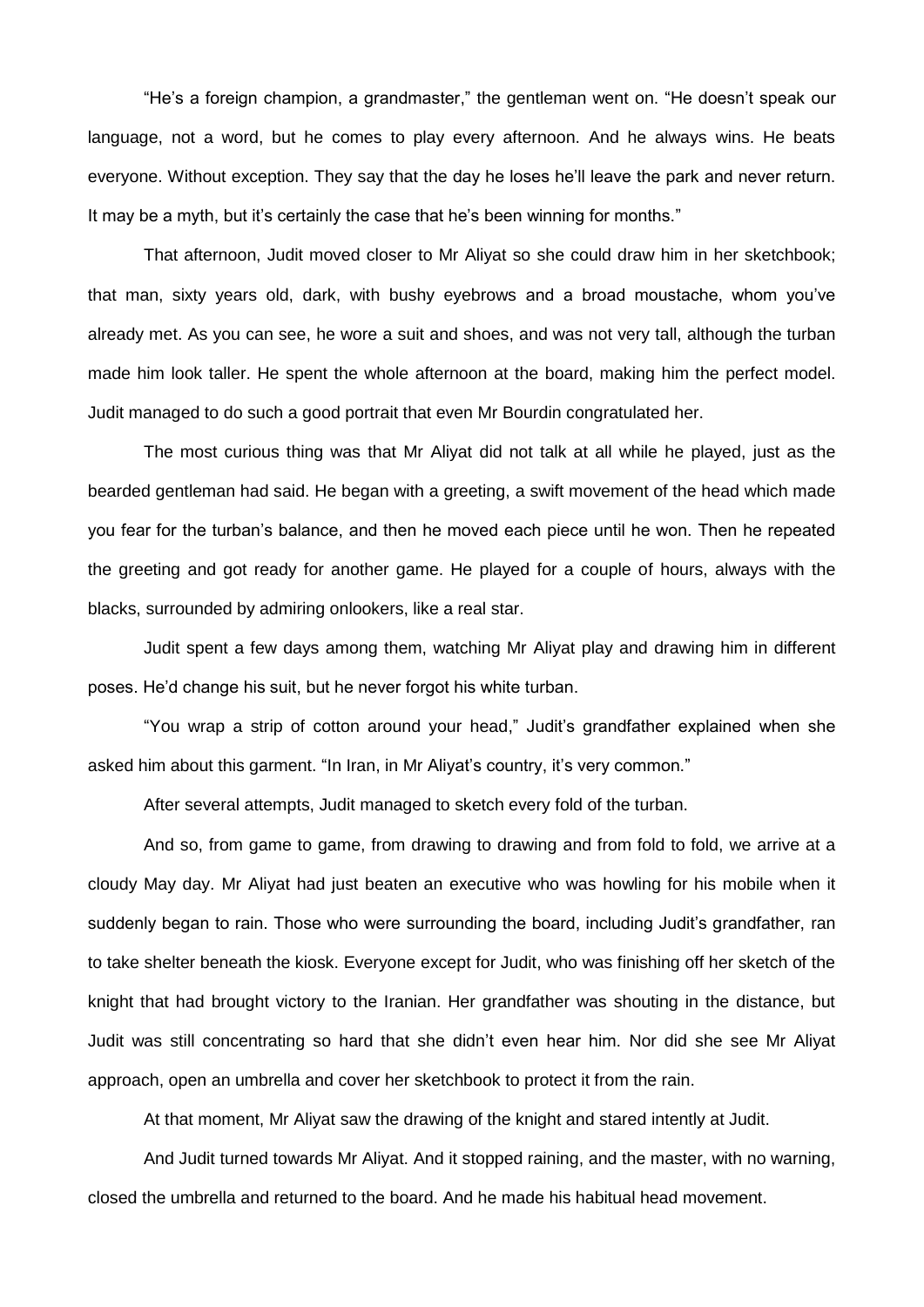Judit gulped. Mr Aliyat… Yes, Mr Aliyat was inviting her to play.

As soon as she took her place, shaking, behind the white pieces and moved her pawn to square e4, the crowd came back. And nobody left until eight minutes later, when Mr Aliyat won. Judit knocked her king to the ground, as she had learnt to do, and Mr Aliyat bade her farewell with his usual head movement. While the disappointed girl lowered her own head, Mr Aliyat came up to her, put his hand in his pocket and took out a piece of paper. Then he wrote something on it, with a pencil, and gave it to her. After asking her grandfather, Judit accepted it and said goodbye to the master, who was already walking away.

"He's written 'sha'… oof… 'shatranj'," said Judit, reading it as well as she could. "And what does that mean? Something in his language?"

"I've got no idea, but we can look it up when we get back to your room," her grandfather suggested, putting on his raincoat. "We Swiss didn't invent the Internet for nothing, did we?"

Ten minutes later, granddaughter and grandfather arrived home. Judit greeted her mother, and ran to carry out an essential ritual: she gave herself a kiss. Well, actually, she kissed a portrait of herself that hung, framed, in the entrance hall. A detailed, very accurate charcoal portrait done when she was six, and signed by her father. By the great artist who lived in Hungary.

"We'll be down in a minute, Mum!"

By the time her grandfather sat down with her, in her room, Judit had already opened her email.

"Any emails from your father?"

"No, nothing," Judit replied, saddened. "He's late this week."

"Bah, he's probably very busy, he'll write soon," her grandfather said in his defence. "Shall we look the word up?"

In less than a minute, Judit had already found several entries for *shatranj*.

"It's the name of an older form of chess," she read from the screen, after clicking on the Wikipedia entry. "A game that came to Persia via another game, *chaturanga…*"

*"*Persia? That's the old name for modern-day Iran," her grandfather noted. "That's where Mr Aliyat is from."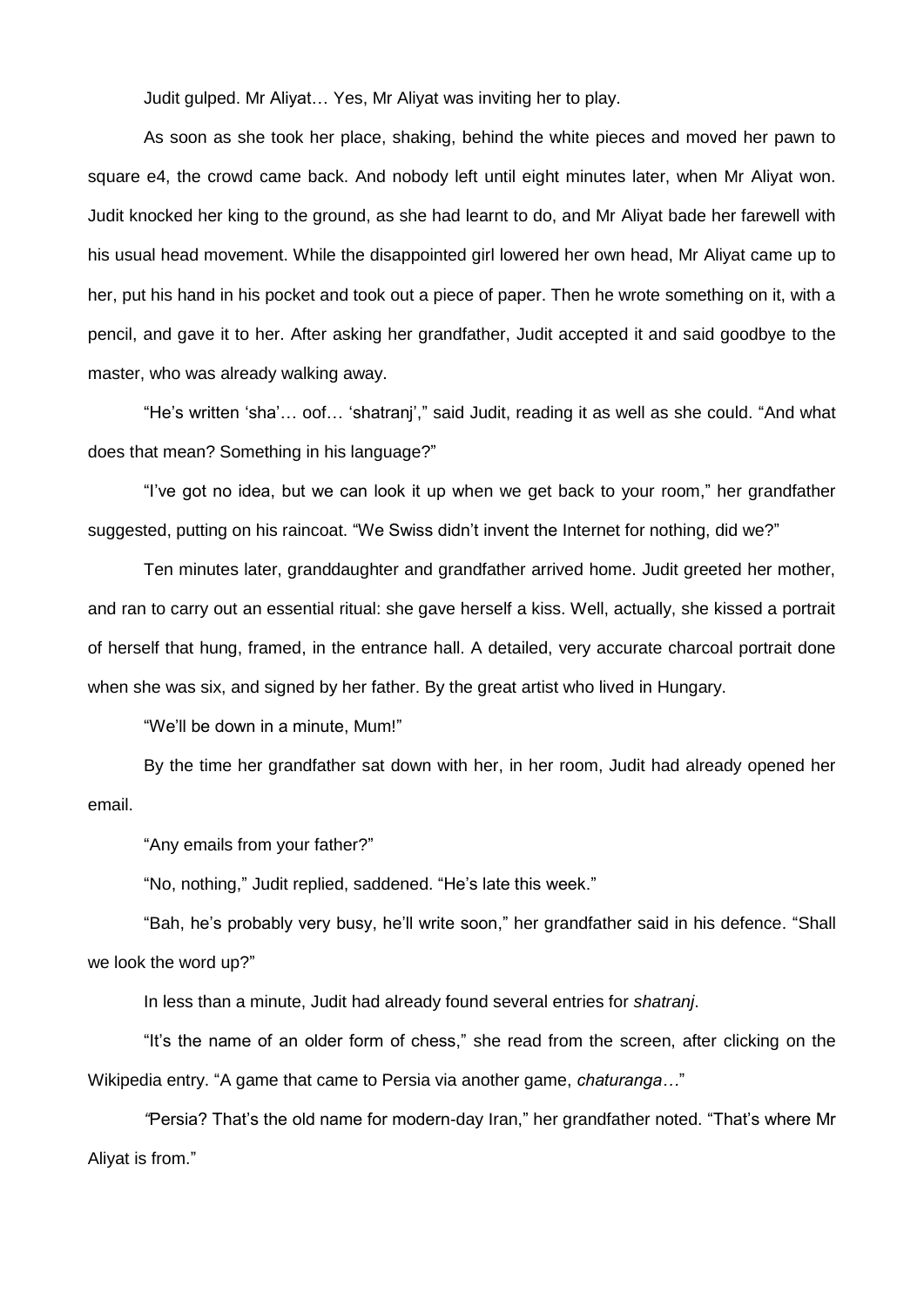"But in the Persian language," Judit continued, "*chaturanga* lost its vowels and became *chatrang*, then *shatranj,* which comes from *sha*, that is, 'king', and *tranj*, 'game'."

"So…"

"So," she cut in, "*shatranj* means 'game of kings'. It means 'chess'!"

Her grandfather simulated applause, to show her she was right.

"Look, it says that the game's names in different languages came from that *sha*," he added. "*Échecs* in French, chess in English, *scacchi* in Italian, *escacs* in Catalan… And in Spanish, an article was added, and from *ash'shatranj* people ended up saying *axedreç*."

"And the famous 'checkmate' comes from *sha mat,* which means 'dead king'."

For a good while, Judit and her grandfather went through different Internet links, devouring information. And they would have kept on doing so if Hélène, Judit's mother, hadn't told them that the table was set for dinner.

Once they were in the dining room, however, the bombardment continued.

"Did you know that in chess there used to be elephants instead of bishops?" asked Judit as she piled salad onto her plate. "And did you know that 'elephant' in Persian is *fil*, and that's why it's called *alfil* in Spanish…?"

Hélène smiled, distracted. "Wow, how interesting. There aren't many girls who play chess, are there?"

Judit's mother, a robust woman, with glasses and a million curls, served herself half a bowl and sighed. Some days, after working so many hours, she got home and didn't even feel like speaking, although she felt immensely proud of supporting an entire family. Judit's grandfather, who still hadn't opened his mouth, took advantage of the pause in conversation.

"Well, now you've brought it up," he said, looking at Hélène, "we discovered that in old chess there was no queen. How curious, eh? It turns out that the lady, the most powerful piece on the board, is a modern invention. As always, women fighting to get a place…"

Judit's mother nodded, content.

As far as I knew back then, she worked at the same place Judit's grandfather had worked at before retiring: CERN, the famous European Centre of Investigation where the World Wide Web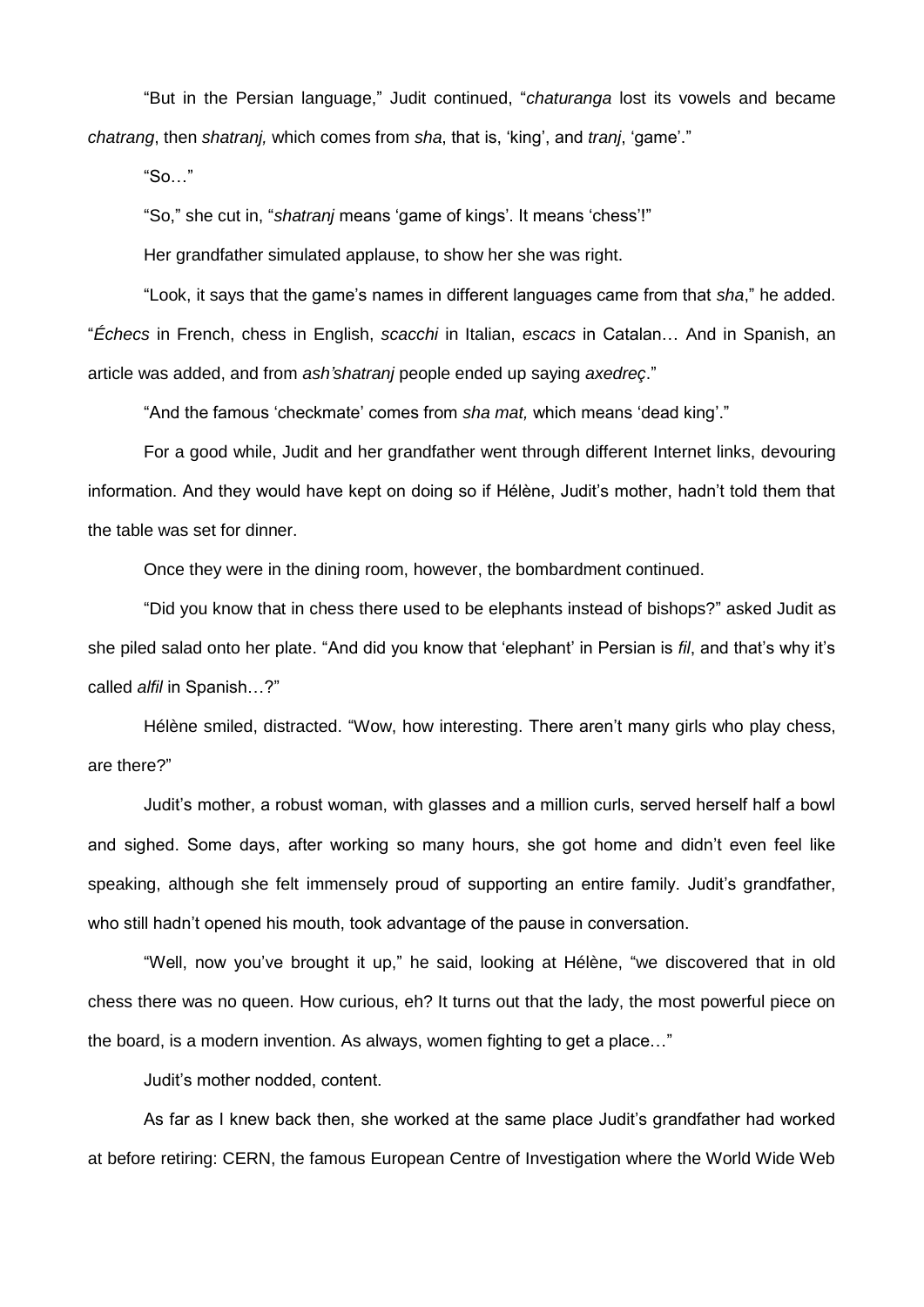had been invented. It seemed that Hélène was also very proud of having triumphed in a world, the world of science, in which men like her father had, historically, had it much easier.

"Well, I'm happy to see you learning so much, but what about the drawing?" Hélène asked suddenly, gesturing towards the sketchbook on the living room table. "You haven't shown me any exercises today, Judit. And since we're paying for you to go to such a good, not to mention expensive, academy, now's not the time for you to suddenly start playing chess and…"

"I haven't stopped drawing!" protested Judit, raising her voice.

"Don't use that tone with me!" her mother warned her. "I'm only saying that you've spent months talking about the European Artistic Portrait Competition, and you've worked so hard to take part in it. You're only a few weeks away, and now's not the time to start relaxing."

"I haven't stopped drawing!" Judit repeated.

"Look, it's important, because if you really want to be like your father…"

Without letting her mother finish, Judit took a piece of paper from her pocket and said, between sobs, "Daddy's never seen one of my drawings! Not really! Just scanned photos!"

Hélène and her father looked at each other, shocked. That was the first time Judit had reacted like that to the mention of her beloved father's name. At least the first time in their presence. Her mother frowned and unfolded the paper, which had a sketch of two pawns with arms fighting each other on a board. Then she looked at her daughter. When Judit spoke again, she had a tear on her cheek.

"My father hasn't taught me anything!" And she added, "Not even how to play chess, like Roger's father. And his emails are getting more and more delayed! And that's not all! That's not all!"

"Judit, when Adolf and your mother separated…" her grandfather tried to mediate.

Hélène stopped her father with a gesture. "Judit, love," she ventured softly, "your father…"

"My father's not here!"

"But, my darling daughter…"

"He's not here! He's not here! He writes emails, but her never comes!" Judit shouted finally, before running up to her room. "Even if I won the stupid competition, I'd have to write him an email or he'd never know!"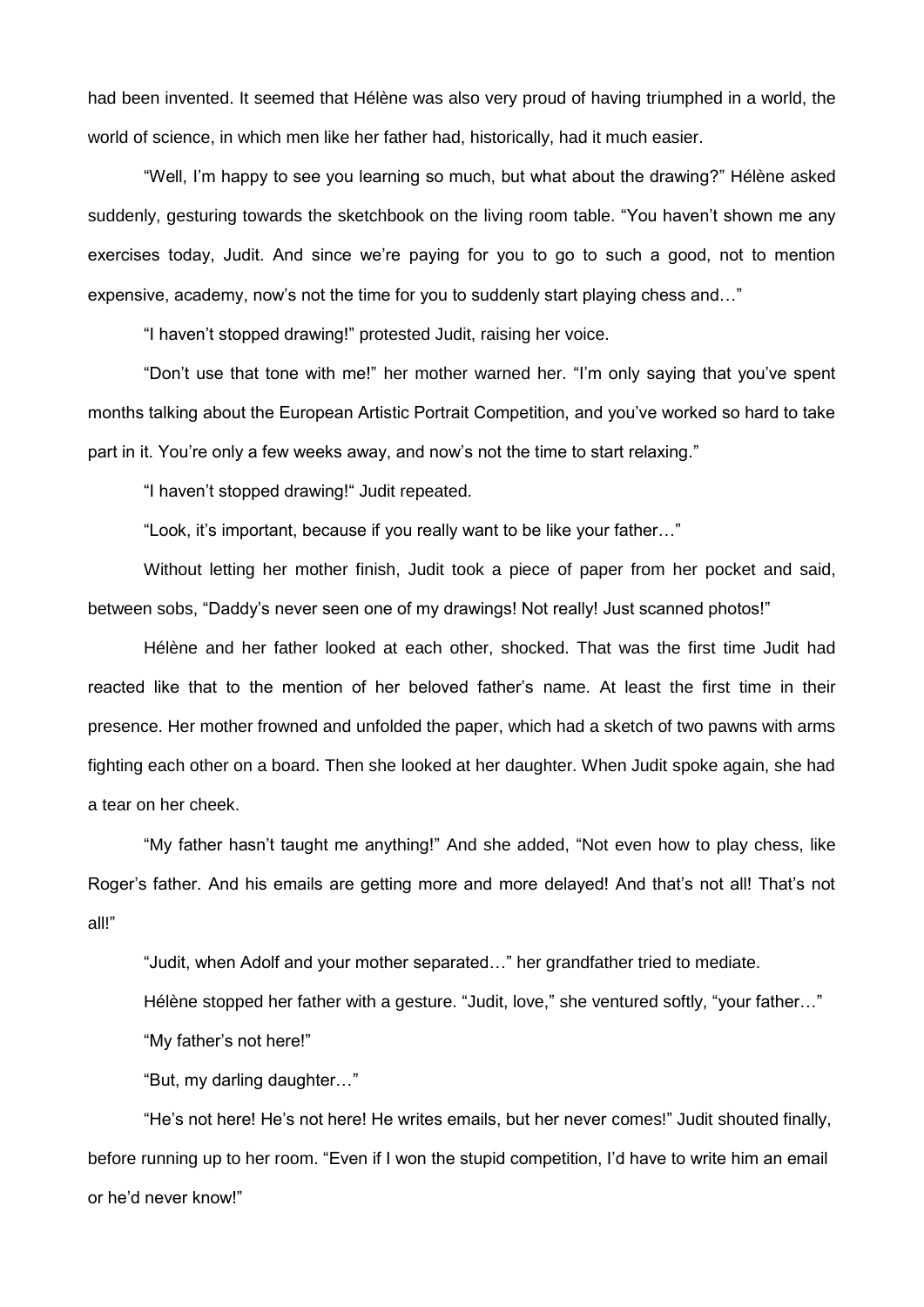#### **Sunday**

"Check!"

Today it's Judit who is threatening the opposing king, this time with the bishop. And Mr Aliyat smiles, but not as much this time. It's the same game as yesterday, yes, the only one the Iranian has played with white pieces since his arrival in Switzerland. And it's a close one.

Judit has the advantage in terms of her position, but Mr Aliyat has better pieces. They can only play for one hour a day, and in that hour, like the greats, they barely make half a dozen moves. This requires a high level of concentration, but they can hardly do otherwise.

Remember this could be, and surely is, the game of their lives. And remember that around the board, behind the fences, there are members of the public, and journalists, and cameras, and police, quite a few police. Lots of police, actually. And there's Judit's grandfather, and there are tourists, and Judit's classmates, and one exceptional invitee who I haven't introduced to you because she hasn't come up in our story yet.

But be patient, all will come in time. Patience, I insist, is everything in chess.

While the game goes on, and before I return to Judit, I'd like you now to concentrate on her grandfather. He's wearing a tie as always, though it's very hot, and he's following each and every move. But look at his face… His triangular brow, his wrinkled forehead, his firm lips… His sweaty hands holding the small cross hanging from his neck… And watch how he gulps from time to time. Of course the game is important, but… is that all there is to it? Isn't he suffering quite a lot for someone who is just watching a game?

The answer is yes. Right now, Judit's grandfather is worrying about several things.

I know because the grandfather told his life story to Mr Martigny.

And because in explaining it he also explained his great fear.

And because at the time I was only a few metres away.

Let me tell you: Judit's grandfather and Mr Martigny met a month and a half ago, on a wooden bench in the Parc de Bastions. Judit's grandfather was sitting on his newspaper, watching Judit draw, when someone called his attention.

**2**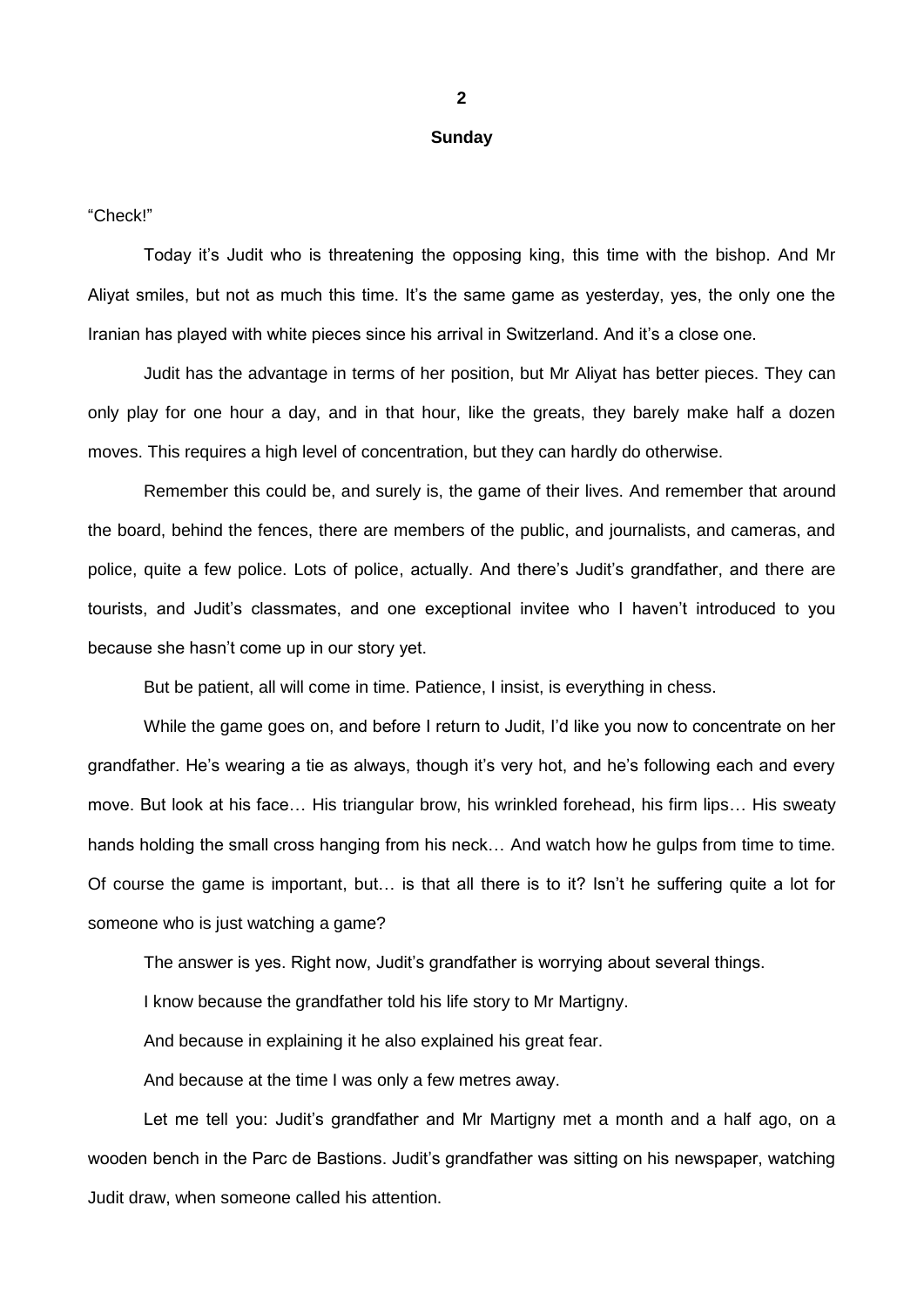"Excuse me, is this space free?"

And old man with a stick, a bow tie and a boater hat, so elegant he looked like he'd come out of a painting in a museum, asked his permission, pointing at the other side of the bench.

"Of course, please sit."

Five minutes later, as tends to happen in these cases, they were both chatting like old friends about the weather, family and the future of Europe.

"Oh, but please excuse me," Judit's grandfather said, getting up. "I still haven't introduced myself. My name is Antoine Piaget, and that one over there is my granddaughter, Judit."

"Pleased to meet you, Mr Piaget," his bench companion responded. "I'm Ferdinand Martigny, and I don't have any grandchildren, but I look after a fair few of these boys over here."

Noticing the inquisitive look on the grandfather's face, Mr Martigny clarified, "Since I retired two years ago I've been organising youth activities in the parish of St Francis of Sales, on the Rue des Voisins. Are you religious, Mr Piaget?"

The grandfather smiled timidly. "I'm afraid not, Mr Martigny. My daughter and granddaughter are baptised, but that was because of my wife, may she rest in peace. I'm a man of science, not faith."

"Are they incompatible?"

I'm sure you can readily imagine what happened after that question: every day for two weeks, on the same bench, Judit's grandfather Antoine and his friend Ferdinand debated every possible angle of the matter: God vs Einstein, the cross vs the electron, the tables of the law vs the periodic table, evangelists vs equations, heaven vs the cosmos, physics vs metaphysics… Neither one managed to convince the other, but both of them were so delighted by the civilised discussion they were having that they ended up giving each other presents. Mr Martigny, grateful for these edifying debates, gave Mr Piaget a necklace with a small cross. Judit's grandfather, influenced by his granddaughter, gave Mr Martigny a travel chess set.

"Some call it a game, or a sport," he pointed out. "But it has its scientific aspects."

"And faith, it has elements of faith," Mr Martigny insisted, laughing. "Don't forget one of the pieces is called a bishop. Do you think that's just a coincidence?"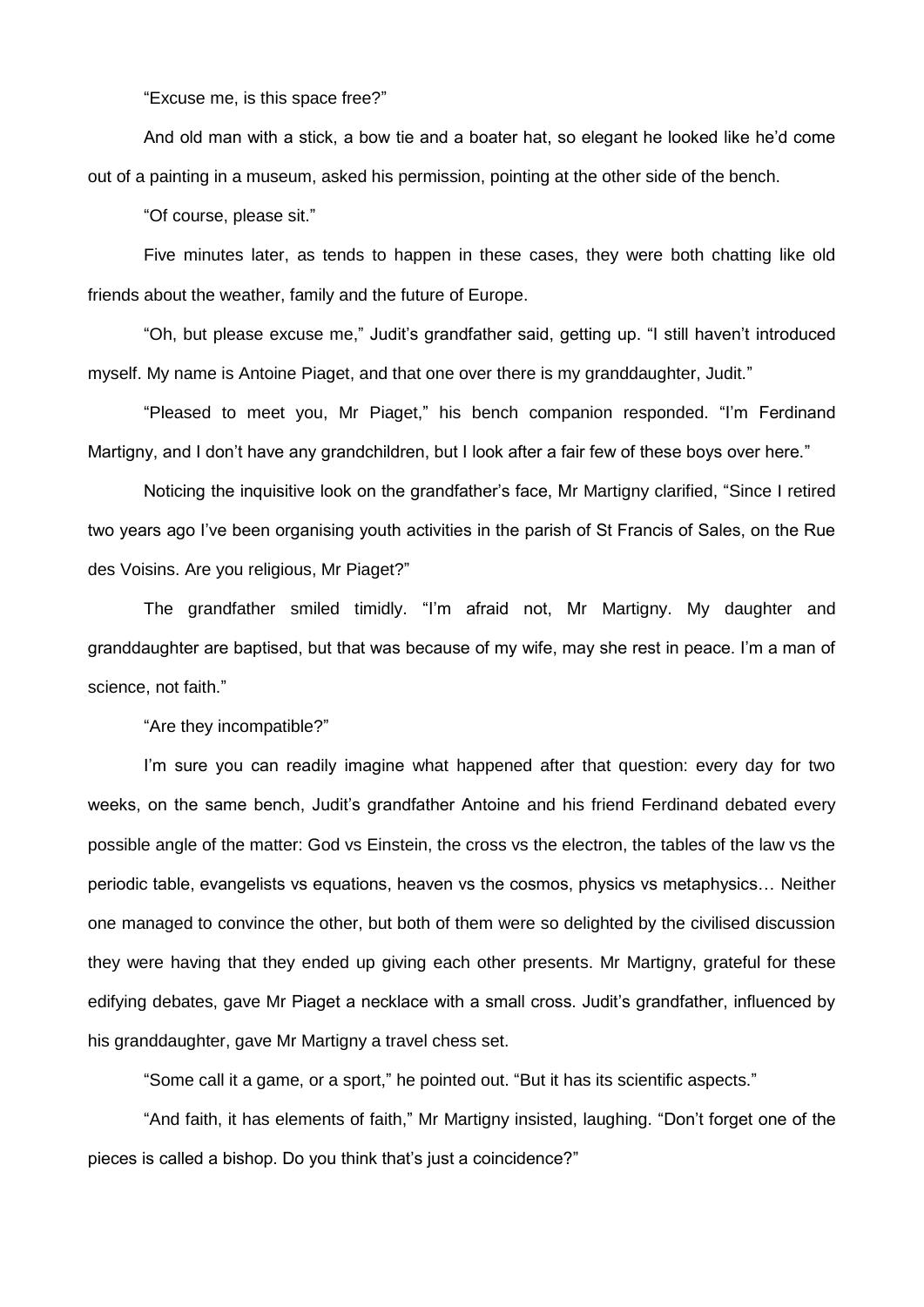Of course, this question was the beginning of another debate, but I'm not going to tell you about that one.

What I do want to explain, on the other hand, is how a few weeks ago Judit's grandfather arrived at the bench at the usual time with a worried look on his face. While Judit went towards Mr Aliyat, in order to draw him, Mr Martigny took his hat off and said to his friend, "Will you look at that face. Antoine, what's happened?"

I heard his raspy answer from my camouflaged position, just metres away.

"Oh, Ferdinand," he confessed, looking at Judit. "I have a problem."

"With your granddaughter?"

"No, with her father."

And Judit's grandfather told him his secret. First he spoke about his daughter, Hélène Piaget, Judit's mother. And he told him that the marriage between Hélène and Adolf had been a happy one for several years. Judit, their only daughter, was born, and for a time everything went swimmingly. Adolf was making progress as an illustrator, Hélène was working at CERN, there were no signs of the storm that was brewing. But when Judit was four, Hélène came to see him.

"She told me, in tears, that Adolf had fallen in love with another woman, a Hungarian painter," the grandfather told Mr Martigny. And that he was going to go and live with her. He said he needed freedom, a bohemian lifestyle, who knows. Codswallop. But in any case he seemed prepared to abandon his family. His daughter."

"And did he?" Mr Martigny asked, alarmed.

"He did, yes. He left and never came back."

"How appalling!" lamented Mr Martigny. "And the little one?"

Judit's grandfather – who, being a widower, had gone to live with his daughter so he could help out – said that at first he was worried about Hélène, but she got over it. Judit, however, never accepted it. She asked about her father every day, she cried, she shouted, she bawled…

"I was there for her all the time, I looked after her, I spoiled her," the grandfather explained from the bench, "but all that did was make her more capricious. Where her father was concerned, nothing changed. She asked for him, she begged, she demanded that we find him. And neither her mother nor myself could ever find out how to calm her down. Until I did it."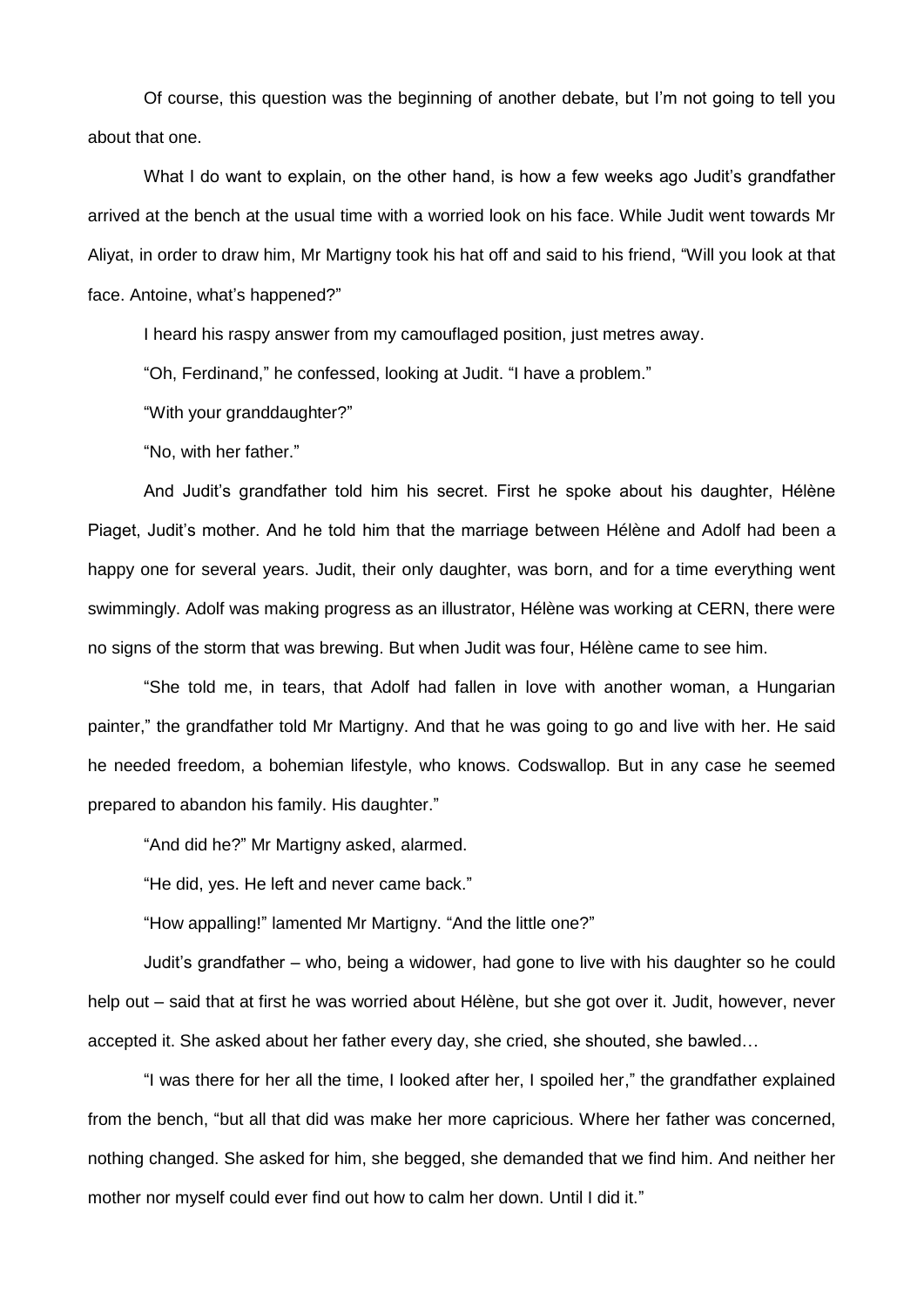"Until you did what?" asked Mr Martigny.

"Until I went to Hungary. To find her father."

Mr Martigny opened his eyes wide, appraising his friend's gesture.

"I returned with a portrait which I hung in the entrance hall. A lovely portrait of Judit, done from a photo and dedicated to her. That was all I got from Adolf."

"He didn't come back?"

"No," confirmed the grandfather, looking down at the ground. "Judit fell in love with that portrait, of course she did, and that was where her passion for drawing came from. But soon she demanded more of her father's work, more contact, more news about him. And then came the arguments. And the punishments. And the psychologists."

"How terrible!" Mr Martigny lamented. "And her father knew and did nothing."

The grandfather looked at his friend for a good while, and wiped away an invisible tear.

"One day, we opened Judit's first email account for her," he continued. "For her to practise, so she could send messages to her friends, that kind of thing. After a month, Judit received an emailed from Adolf in her inbox. An email in which he said he thought of her a lot in Hungary, that he'd heard she also wanted to draw. Nothing of any importance. But…"

"Yes?"

"Judit was thrilled," the grandfather sighed. "She was mad with joy. She learnt the message off by heart and recited it to all of us, to me, to Hélène, to her friends… Her father, her dear father, the great artist… he hadn't forgotten her! She took a whole day to reply, but she sent her return email and spent the whole week in seventh heaven."

The grandfather paused again. Mr Martigny fanned himself with his boater, expectantly.

"A week later, Judit received a new email. And then another, and another, and another, and then one a week over the last three years. Judit hasn't seen her father again, but they write to each other, and she scans her drawings and tells him things. And so on, every week."

Just at that moment, as if she knew they were talking about her, Judit came back from the walkway and her grandfather put his arm up to greet her. After returning his greeting, she went back to the board with Mr Aliyat, her grandfather to his conversation with Mr Martigny.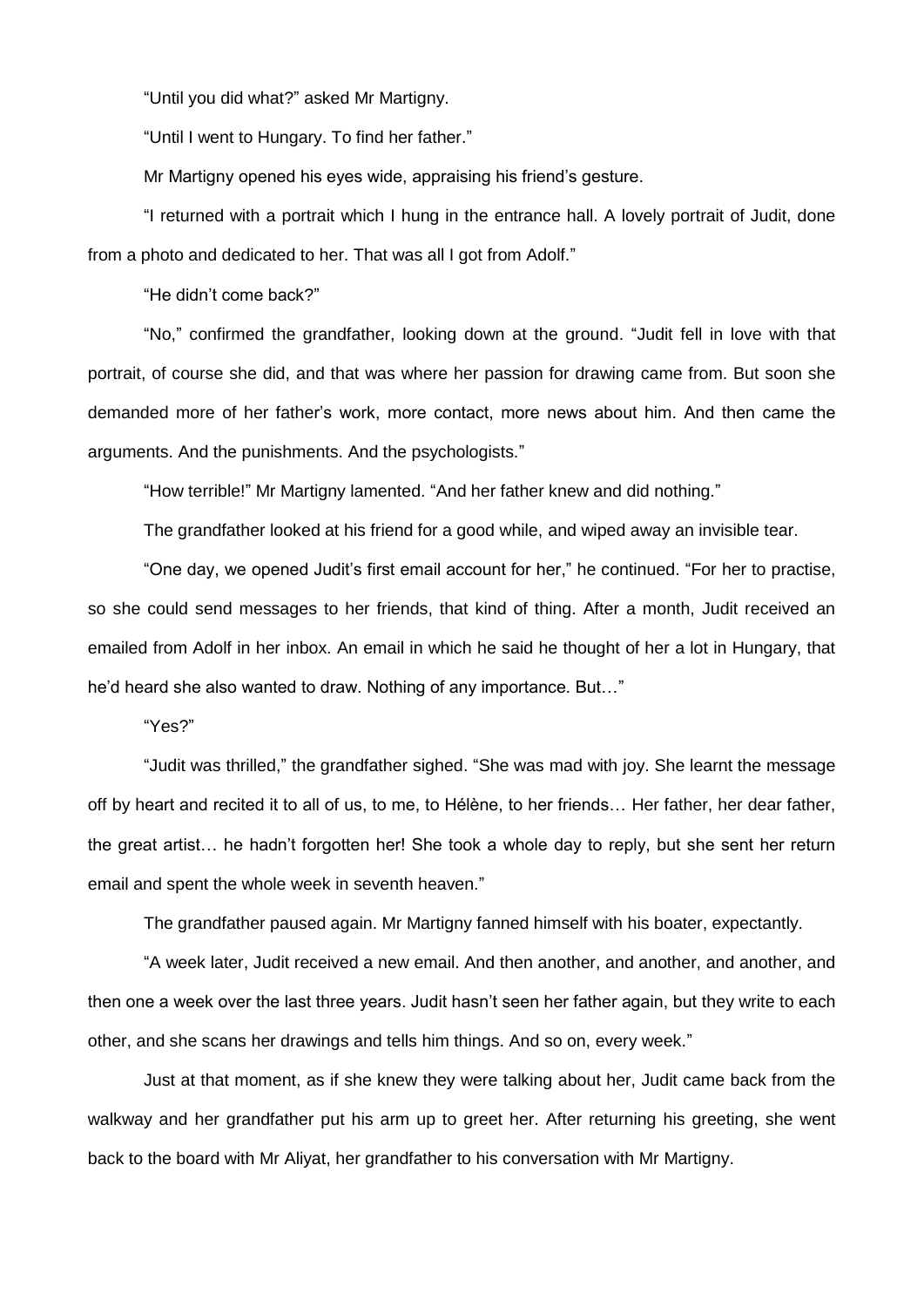"The problem, Ferdinand, is that Judit is getting bigger – she's about to turn twelve," her grandfather added. "And the emails won't be enough any more. Her greatest wish now is not for her father to write to her, but for him to come, to come and see her after so much time. So she won't stop asking him, insisting again and again."

"And what does he say?"

"The emails say he'll see if he can, but he's very busy, he doesn't know…"

"Poor little girl," Mr Martigny deplored, gripping his stick.

The grandfather nodded and crossed his hands on his chest.

"We've already had a thousand arguments on this topic," he confessed. "With her mother and with myself. And there will be more to come, because her father… her father… He's not going to come."

Even more indignant, Mr Martigny shot up like a spring. "But how can he…!" He regained his composure and sat back down. "My my, if I had that Adolf before me right now, I'd tell him a thing or two!"

The grandfather lowered his head and took his friend's forearm. "Maybe it's me you should be telling a thing or two, Ferdinand."

For a moment, Mr Martigny looked quite perplexed.

"Yes, Ferdinand. The emails Judit gets… Those emails that Adolf has been sending her for three years…"

Mr Martigny put his hand to his mouth, guessing what was coming.

"Well, that's the thing, they're not from her father," the grandfather said. "They're from me."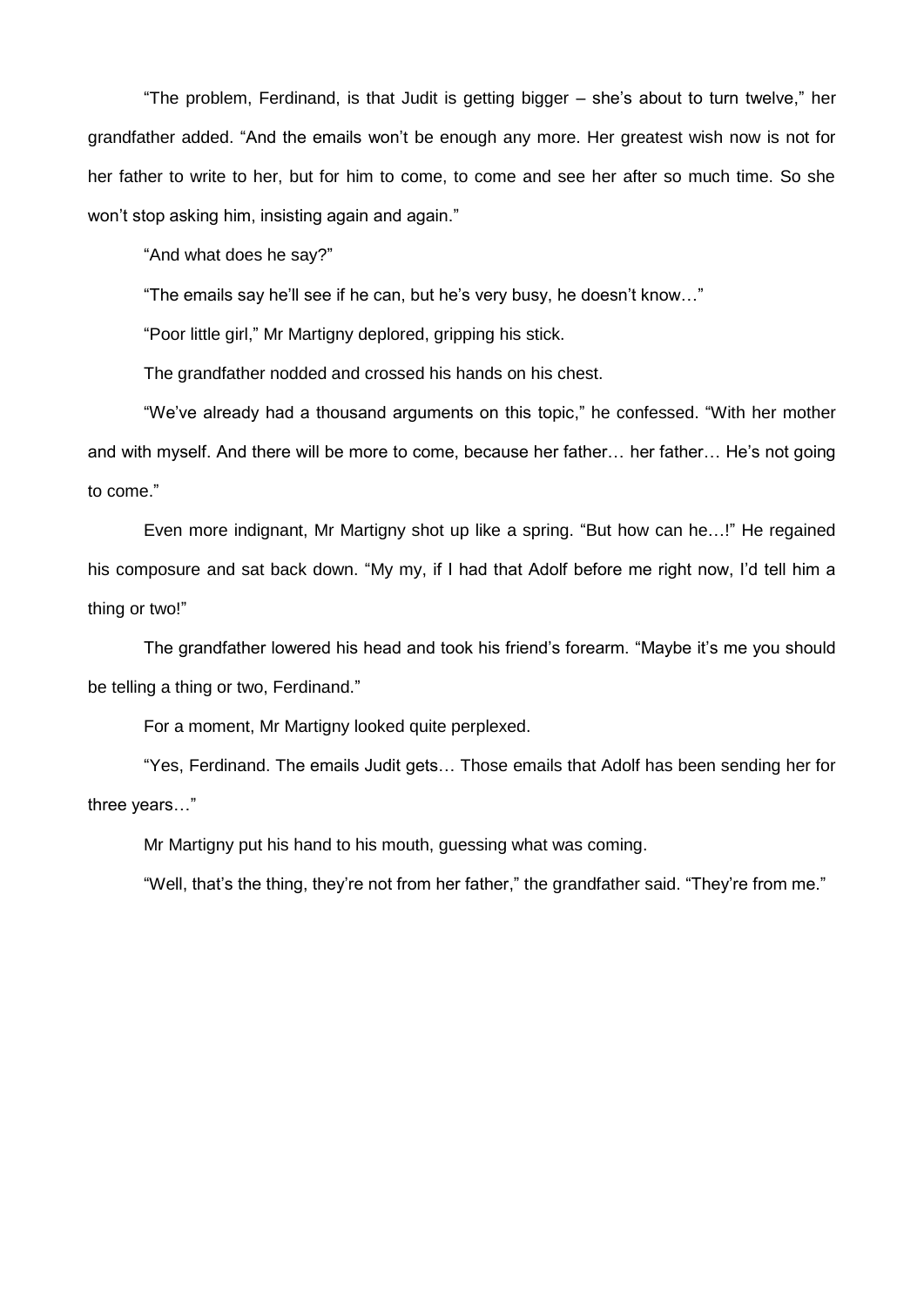### **Second note:**

### **Polgar**

The second time Judit played against Mr Aliyat, two days after her debut in the rain, she was defeated in half the time it had taken in the first game: four minutes.

But she still didn't give up.

And I began to like her a bit more.

As she had done with her grandfather, Judit kept practising, mostly with Roger, the redhaired boy. And she watched him play against his father while she did charcoal drawings in her sketchbook. And she got better, better at drawing and better at chess.

The next three games against Mr Aliyat lasted five, six and eleven minutes. The Iranian won every one, of course. But after the last movement of the turban, the master once again took a piece of paper from his pocket and wrote something on it. What's more, this time, as he gave her the note, he pointed at Judit with his little finger and bowed to her.

"What a strange gesture," the grandfather remarked, touching his tie. "What's he written for you today?"

Judit showed him the scrap of paper. On it was written, in capitals: *POLGAR*.

"Maybe it means 'loser', because he thrashes me every time…"

"Don't say that," her grandfather smiled. "I don't think a grandmaster like that would play against you so many times if he found it boring."

Not convinced, Judit tilted her head.

"Anyway, the best thing to do is look it up on the Internet."

No sooner said than done, Judit began to type the six letters from the scrap of paper on her keyboard the moment she got home, without even kissing the portrait this time.

"Not checking your email today?" her grandfather asked.

Judit lowered her eyes by way of a reply. Then she got up, went to look for her notebook and showed him a drawing. It showed a king piece leaving the chess board, a suitcase in his hand. On the opposite corner, a solitary pawn was bidding him farewell with a handkerchief.

"Wow," her grandfather said, gulping. "A bit sad, isn't it?"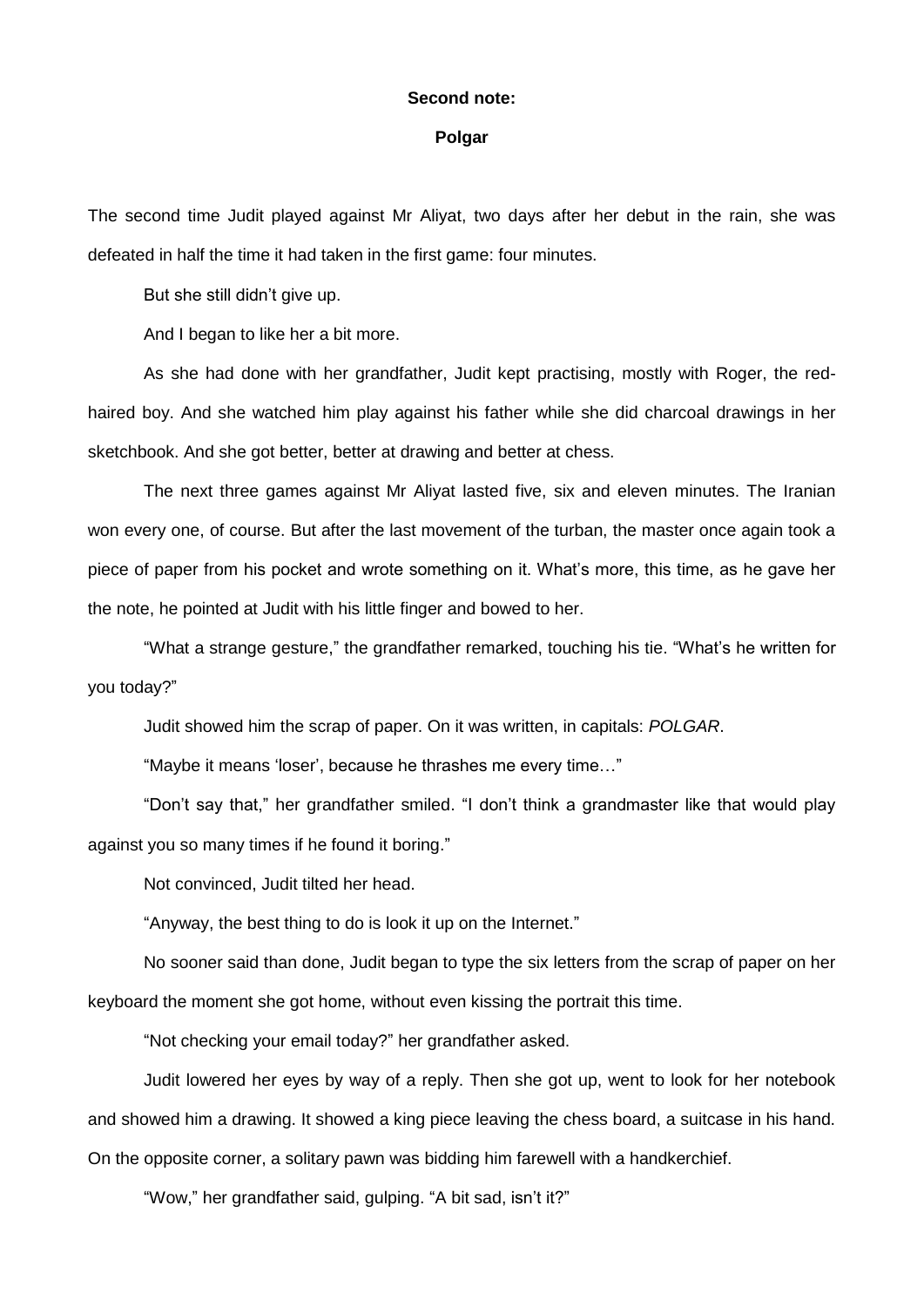"Can't you see anything new?"

Her grandfather glanced at the drawing again, paying more attention this time. The king, the suitcase, the board, the pawn, the handkerchief… All in charcoal, all very accurately rendered, in black and white.

"Well…"

Suddenly, her grandfather fixed his eyes on the signature. A small signature, at a slight angle, situated in the lower left corner, where Judit always put it. Underlined, as always, and as always with the dot on the 'i' in the form of a circle.

Only this time there were two circles. Two 'i's.

Her grandfather sat up, looked at his granddaughter and opened the sketchbook from the start. There were her first sketches, her first chess boards, her first portraits. And Roger, his father, the postman and himself, sitting on the bench, half asleep. And there were rooks, knights, bishops, pawns and even the poodle belonging to the lady she had played against after she had begun winning. And, of course, Mr Aliyat.

There were all her drawings from the last few weeks. And on every one, in the bottom left, her signature. With a circle above the 'i'.

The grandfather went back to the last drawing. To the two 'i's.

And he saw that Judit's surname, her father's, had been reduced to just an initial.

And she saw another surname in its place.

Hélène's surname. His surname.

"Judit H. Piaget?"

"Sounds good, right?" said Judit.

"But I, ahem, your father…" her grandfather began, unable to find the words.

"I was thinking of signing like that from now on," Judit emphasised. "Maybe when my father sees his missing surname, he'll react and come and visit me."

Judit's grandfather looked at her and scratched his head. His face was a poem.

"What's up?"

"Nothing Judit, nothing."

"Sure?"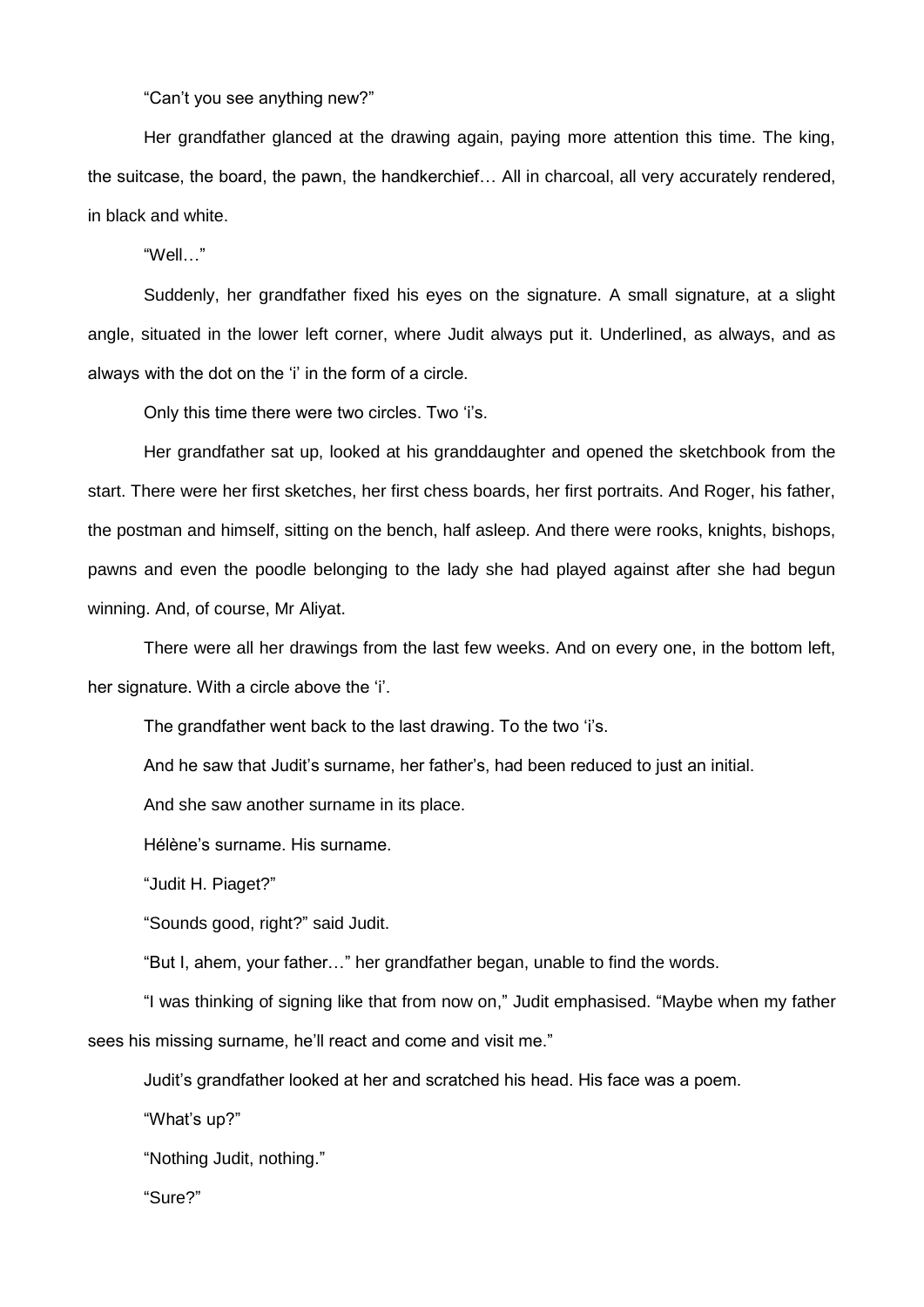"It's nothing, it's just…" he added. "You're just growing up very quickly, that's all."

Judit grimaced, rolled her eyes and all of a sudden burst out laughing.

"Come on, Granddad, don't be a pain in the neck," she joked, returning to her computer. "Let's see what Mr Aliyat has written today. P-O-L-G-A-R… There you go!"

Surprised, grandfather and granddaughter both moved closer to the screen, where the search for 'Polgar' had brought up a photograph of a young girl, with a reddish mane, a serious look on her face and a t-shirt with see-through bits on it. There was a chess board and a clock in front of her.

"*Judit Polgar,*" her grandfather read, "*is a Hungarian chess player, perhaps the best female player in history. She possesses the title of International Grand Master. She's an Olympic champion, and the only woman who's managed to get into the world top ten. Her playing style is combative and imaginative, and she never gives up on a game. Thanks to this approach, she's managed to turn many difficult situations back in her favour.*"

Judit used the mouse to move the cursor and looked for more photos. In many of them, Polgar was behind a chess board, smiling, surrounded by her trophies. There was a whole series in which she appeared next to the Russian champion Kasparov; she had been the first ever woman to beat him. In others she was with her sisters Susan and Sofia, also famous players.

"So there's a world chess champion who's a woman?"

Her grandfather pointed at his granddaughter with his little finger, imitating Mr Aliyat in the park.

"And she's called Judit, just like you!"

Judit opened her mouth and closed it again, without saying anything.

"You don't think it's a coincidence, do you?" her grandfather insisted. "Mr Aliyat never moves a piece without first calculating the move. He's saying you're champion material!"

"Yeah, sure…" Judit countered timidly. "Come on, let's see what else it says."

To tell the truth, it said lots of things. You can check for yourself – there are pages and pages on the Internet dedicated to Polgar, and to her family, who decided to educate their daughters in the game using their own method. And to their achievements, especially Judit's. What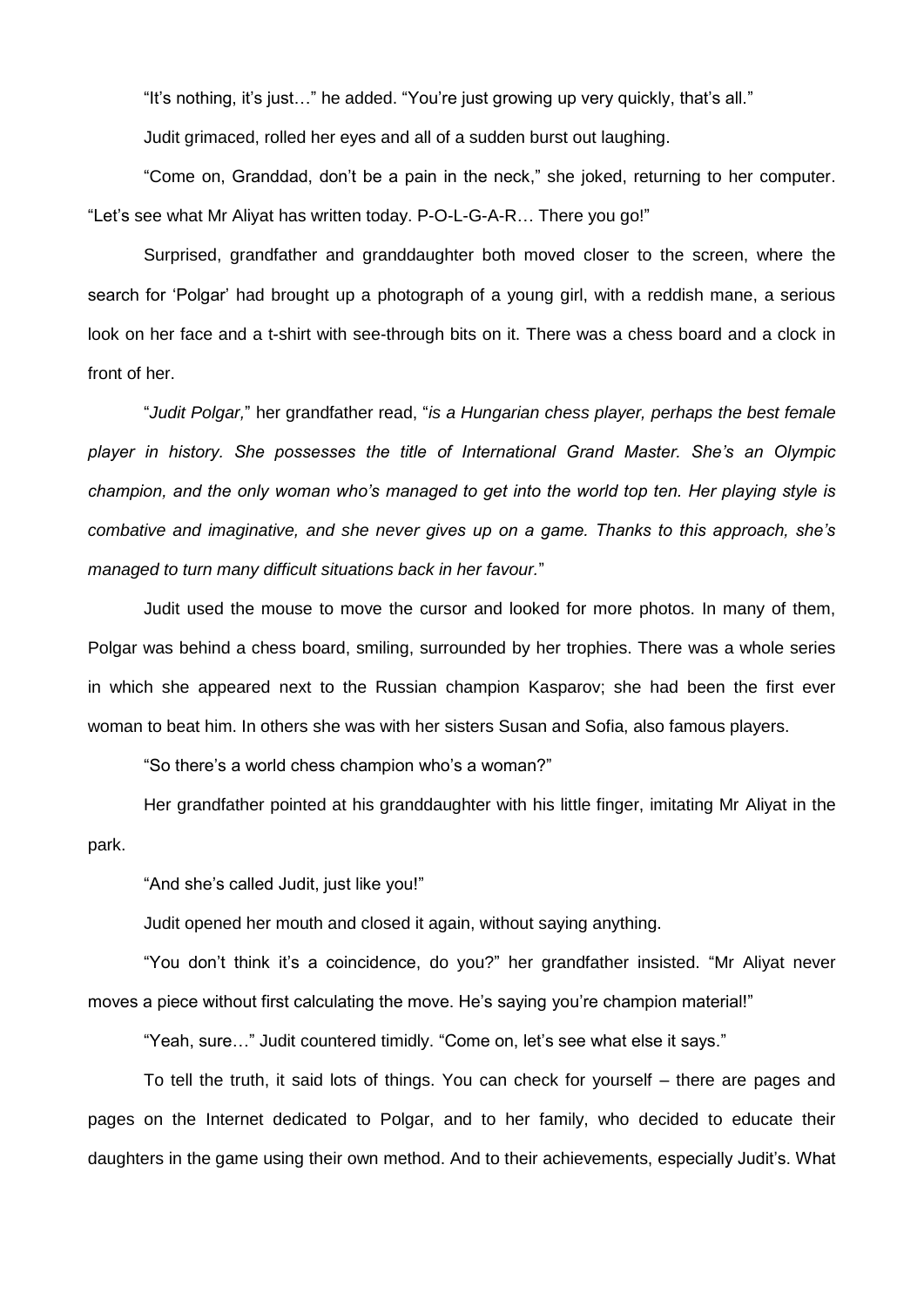particularly struck her namesake in Geneva was that Polgar had been proclaimed Grand Master at the age of fifteen, at the time the youngest ever to achieve the title.

"Fifteen?" she asked. "You can be a Grand Master at fifteen?"

"Well, remember that her father dedicated himself to teaching her from a young age and…"

Before he finished the sentence, her grandfather realised he'd put his foot in it. Mentioning Lazslo Polgar, a father totally dedicated to ensuring his daughters were the best, was not a wise move in that fatherless household.

"Right, Adolf is not Lazslo," Judit commented, not attaching any importance to the subject, "but if the Polgars are from Hungary, like him, then just from being in the same place, something might rub off…"

Judit's grandfather observed her for a good while. He had not failed to notice that Judit had referred to her father by his first name for the first time. And that was after having deleted his surname from her drawings. They were only two gestures, yes, but they were important ones.

"What's up this time?" Judit asked, referring to her grandfather's silence.

"I've already told you," her grandfather commented, sighing and ruffling his hair. "I don't know how, but you're growing up very fast."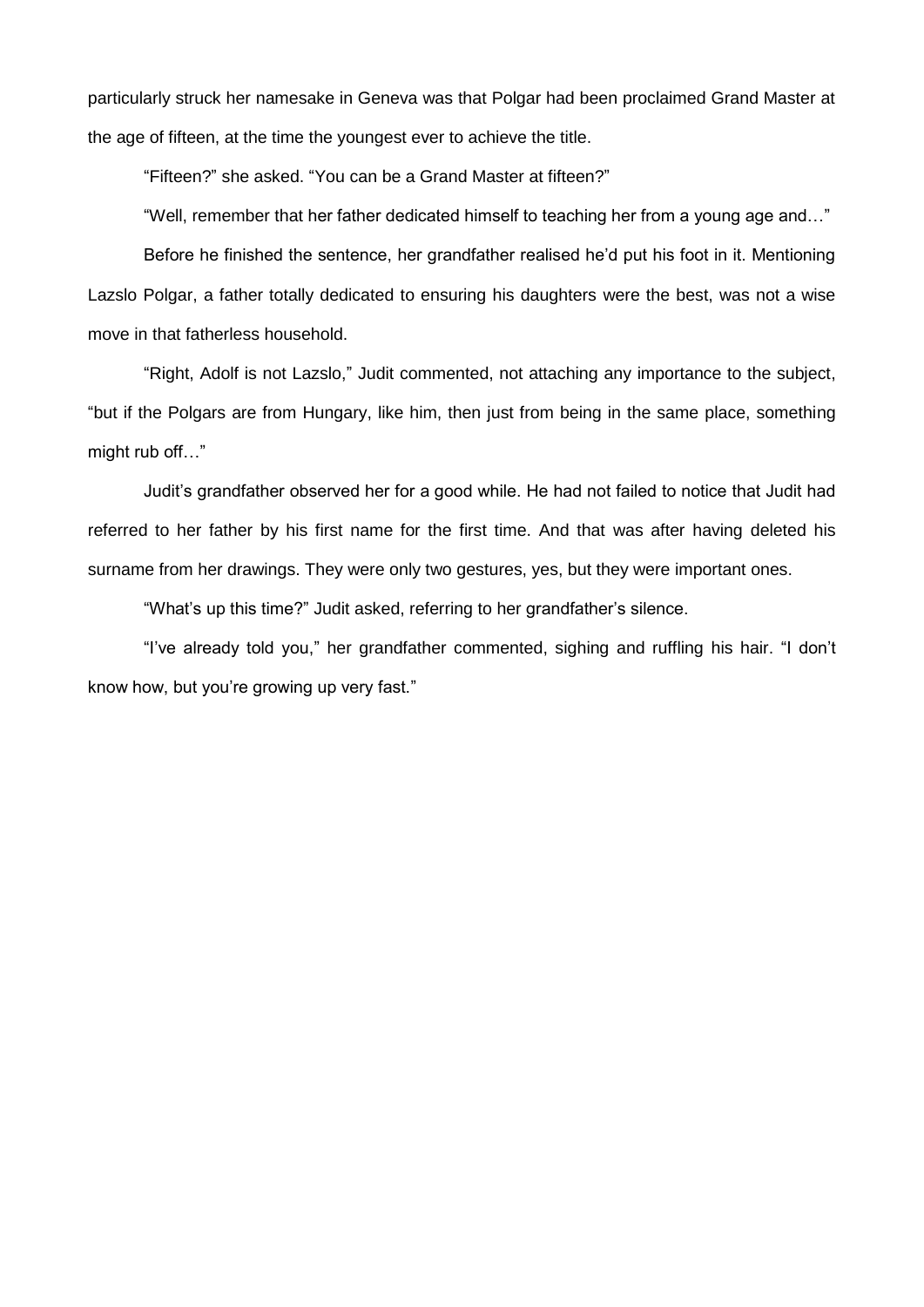#### **Monday**

**"**And here we are, still here, live for the 12.45 news on RTS info. Behind us, you can see Judit, the girl who has, this summer, put the Swiss authorities into check. As always, the girl is playing chess in this part of Les Tilleuls with a seventy-year-old Iranian citizen who just last week…"

Okay, okay. Stop listening to that blasted TV reporter.

Don't look at her, don't pay attention to her, take no notice.

At least today. Please.

I know she's there, next to Judit, who's being shown on the news, and I know that that's calling your attention, but it's not important. It just seems like it is.

Besides, if you keep listening to the reporter, you'll hear certain things I'd like to explain to you first. The reporters are only doing their jobs – one can't object – but they still don't even know half the story.

For example, they don't know that that group over there, to the right of the cameras, the children drawing everything, is Mr Bourdin's class. You remember, right? He's Judit's teacher at the academy, and he's brought his pupils along to this small part of Les Tilleuls to support their classmate. And to make sure she can participate, next Saturday, in her much-talked about Artistic Portrait Competition.

Speaking of which, her participation in said competition is up in the air right now, even though Judit has got through every phase and has been selected as a finalist.

The reporters also don't know, despite continually interviewing and questioning her, why a chess player of Judit Polgar's level has come to Geneva to watch this strange game between a Swiss girl and an Iranian master. Look at her there, next to Hélène, touching her long hair with a serious look on her face. Do you see? Can you see that it really is the same one you saw on the Internet, just a bit older? Yes, that's is the outstanding Polgar, the champion of champions. And she's here. Right here, so close I could touch her. I already told you that there was a famous guest.

There's a lot they don't know, that's for sure, and the reporters are paying no attention whatsoever to that gentleman over there looking up to the sky, up at the aeroplanes flying above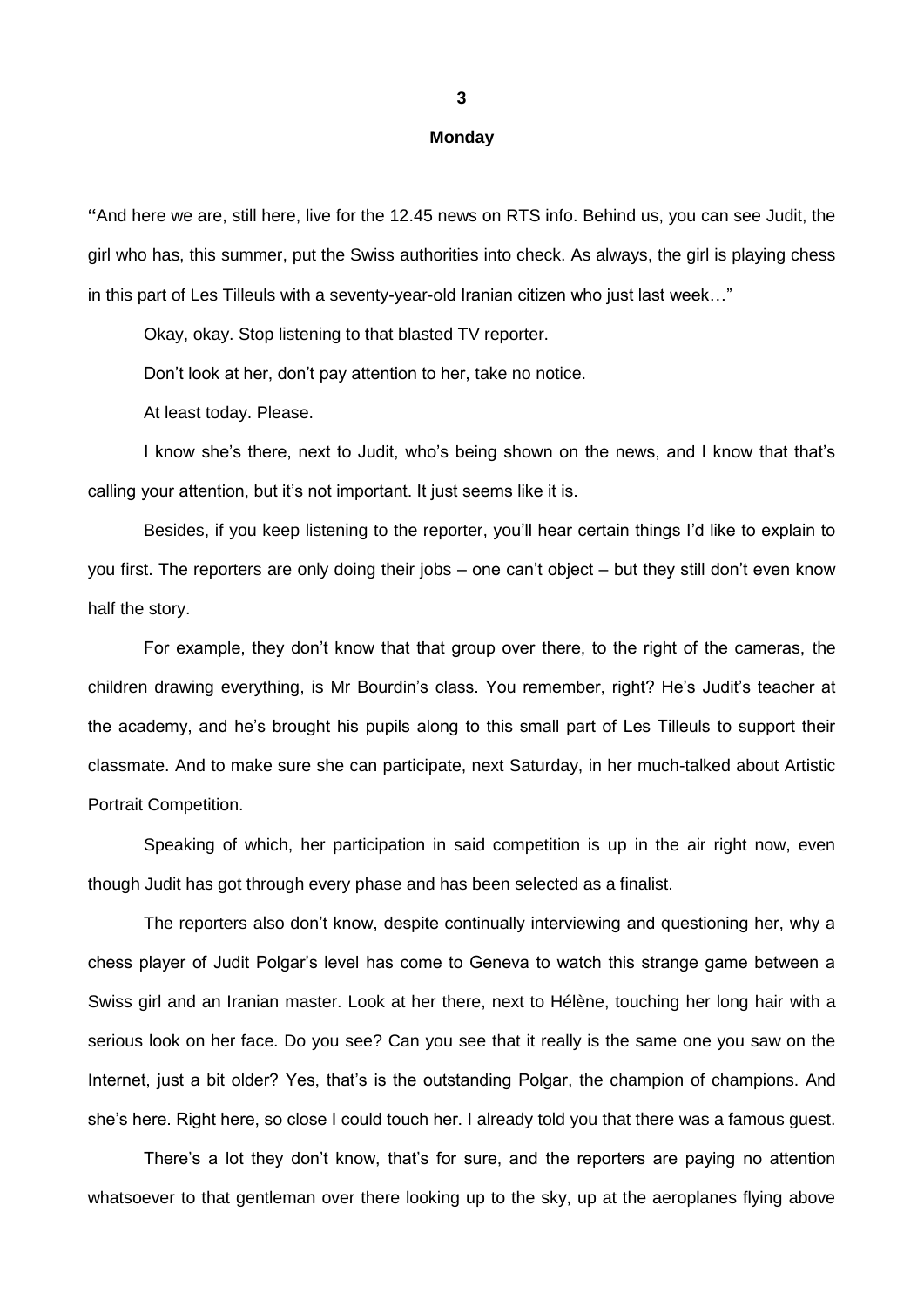our heads (it's a bit of a nuisance that the Parc des Bastions, beautiful as it is, is right next to an airport). But not you. You recognised this elegant man with his straw hat, his stick and his bow tie: it's Mr Martigny, Ferdinand, Judit's grandfather's friend.

Goodness, you already know more than the reporters.

But don't be too sure, because you might see many things and yet the same thing would still happen to you: you wouldn't be able to find the real headline.

Even though you might well see Roger and his father, close to Hélène.

And Polgar's children, who are also with her.

And even those dark boys I'll show you now, one with a white shirt and a freckle, around fifteen years old, the other one Judit's age, with dark, deep, black eyes… You might even notice the game, and not without good reason, because Judit has just moved her queen to defend herself from a new attack. The match is really hotting up, and Mr Aliyat has sacrificed a piece which will seemingly give Judit the advantage. But, I insist, no. The important thing today has nothing to do with this.

What's important, what's newsworthy, is not what is here, but what's missing.

That's what chess is all about, you know? At least with good players. It's about reading between the lines, going beyond this moment, anticipating future moves.

The magic of chess is discovering the invisible.

And today you can all find what cannot be seen, what is absent, what's missing.

Got it?

Yes, exactly, a piece is missing from this scene, a key figure.

Antoine is missing, Judit's grandfather.

He's not here. Anywhere.

He's spent every day behind the fence, he's accompanied Judit since her first game in

spring, he's been watching her play and draw for months. Without leaving her side.

He was here yesterday, suffering. Sweating, but there.

And now, on such an important day, in the decisive week, he's disappeared.

Do you want to know where he is? Because I can tell you, if you can keep a secret.

Yes? You do?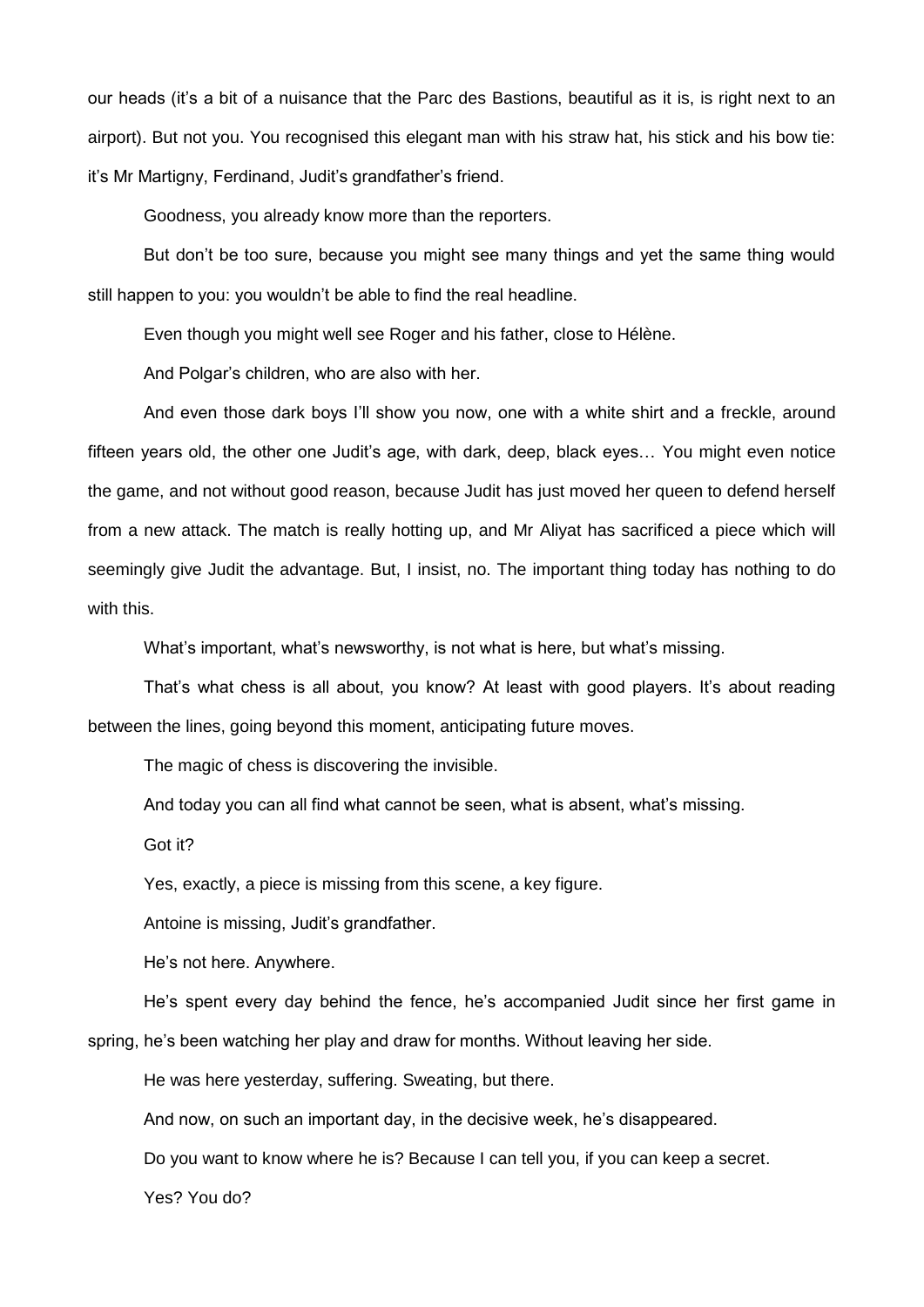Okay, I trust you. But be discreet. It's a delicate matter.

Because Judit's grandfather is having a clandestine meeting.

And the meeting is with Adolf, his son-in-law.

Judit's father.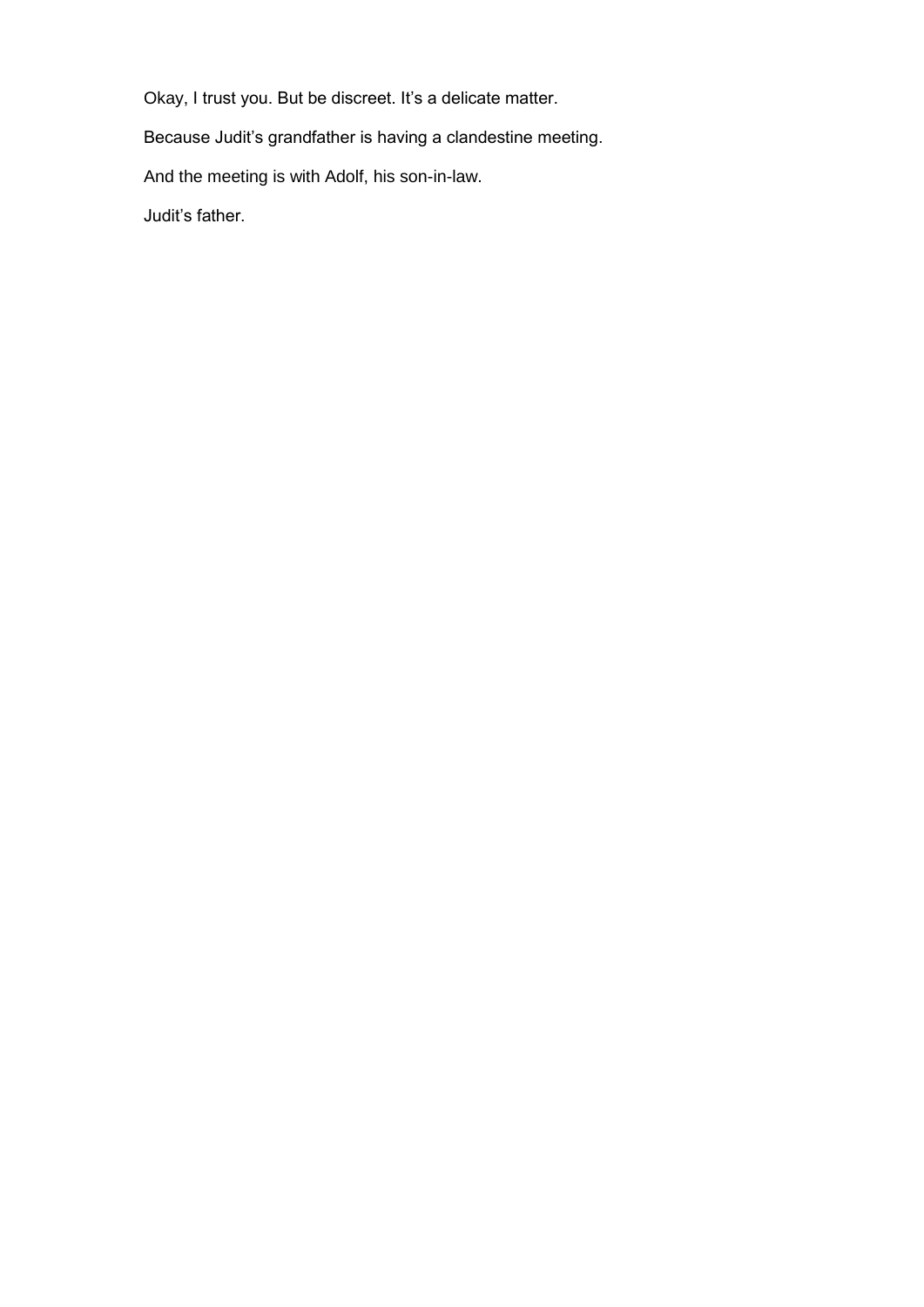#### **Third note:**

#### **Fahim**

Over the course of an entire month, from the beginning of June to the beginning of May, Judit played against Mr Aliyat twenty times. That is to say, she lost against him twenty times.

And that's how I found out she wasn't so bad after all.

Because she kept playing. She never admitted defeat.

Like a real champion.

I'm sure the notes helped. Because Mr Aliyat kept giving her notes, bits of paper with strange words written on them, which piqued her curiosity. The notes were written by hand on scraps which, Judit found out, had been torn from the back of some advertising leaflet.

On the fourth note, for example, he wrote *Linares*. And after investigating, Judit and her grandfather found out that there was a small city in Spain which was considered to be "the Wimbledon of chess" between 1978 and 2009, because some of the most prestigious tournaments in the game's history had taken place there. Among its champions, in fact, were world legends such as Anatoly Karpov, Boris Spassky, Viswanathan Anand, Vladimir Kramnik and Gary Kasparov, who paid tribute to the Andalusian town by choosing it as the location from which he announced his retirement in 2005.

"Why has Mr Aliyat written 'Linares' for me?" Judit asked, sitting in front of the computer. "Did he once play in that city?"

"It could be, yes," her grandfather reasoned. "But remember that Linares, and the whole south of Spain, spent the middle ages under Arab rule, and that was how chess spread. In Europe we're going through a difficult time in our relationship with the Arab world, and so… Well, maybe Mr Aliyat wants to remind us that it was them who taught us how to play. The Arabs also gave us our numbers, did you know that?"

The expression on Judit's face showed that she didn't quite get it, but she awaited the next clue. But the following note didn't clear anything up either.

"'Carroll'? Sounds like an English name…"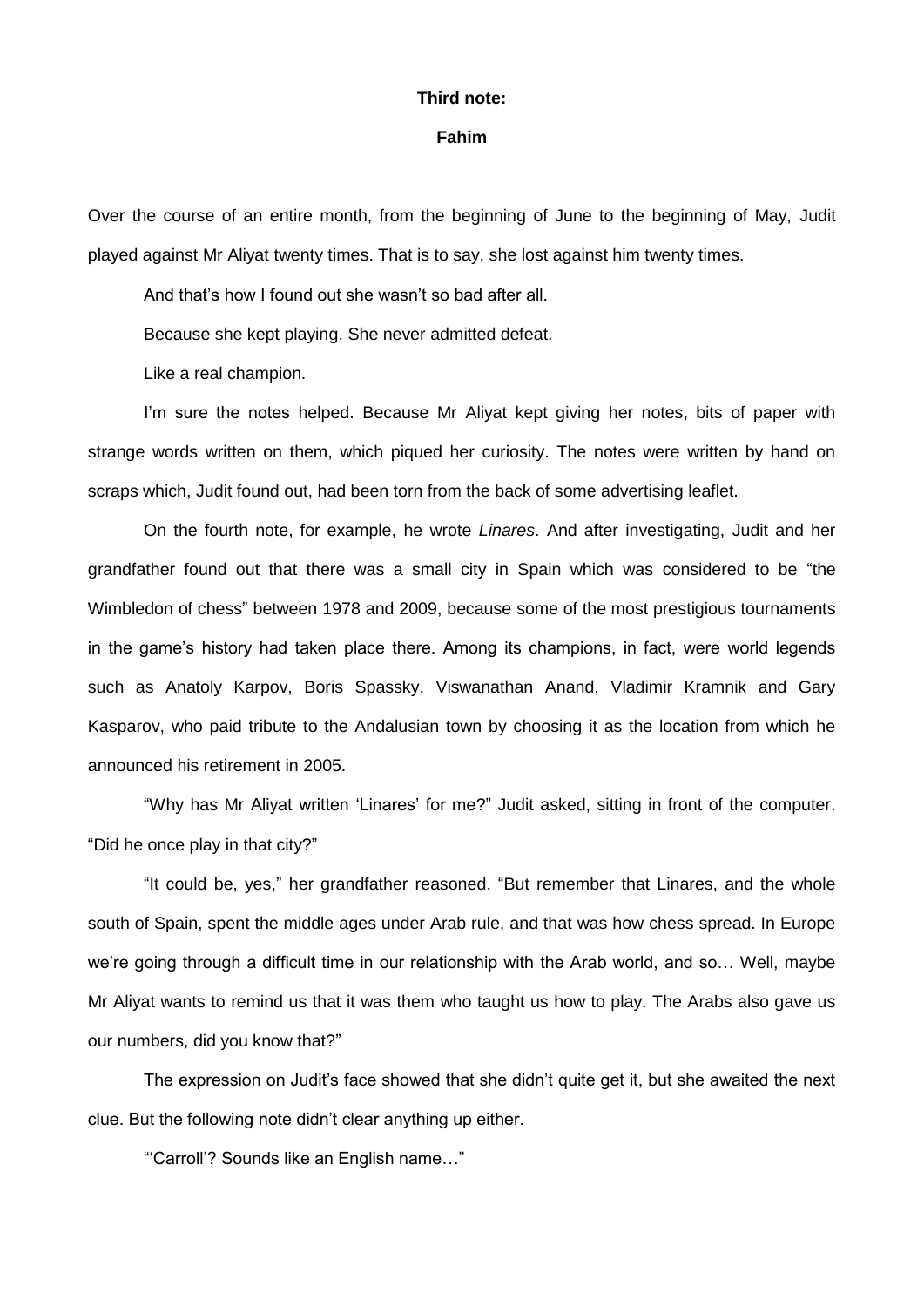When they looked into "Carroll" and 'Chess' on the Internet, Judit and her grandfather delved into *Through the Looking-Glass*, the follow-up to Lewis Carroll's famous novel *Alice's Adventures in Wonderland*. As far as they could make out, the British writer conceived of the book as a great chess game, in which the girl protagonist Alice would pass from square to square, having innumerable adventures until her coronation in the second to last chapter. And all within a dream in which kings, queens, knights and other pieces lived alongside other creatures such as Humpty Dumpty, the Jabberwocky and the twins Tweedledum and Tweedledee.

"Look up Tenniel's illustrations for Carroll's books," her grandfather suggested, really enjoying this one of Mr Aliyat's clues. "You'll love them, and we can use them to show your mother that chess is helping you with drawing."

It was hardly necessary – for some days Judit inundated her sketchbooks (she had several at this stage) with drawings in the style of John Tenniel, for which she swapped charcoals for more precise pencils. As a consequence, as well as receiving renewed praise from Mr Bourdin, the preliminary rounds of the Artistic Portrait Championship were quick and painless. Judit saw herself catapulted, in a single leap, into the final.

But it wasn't so easy, as you know. Nor was Mr Aliyat's next note.

"'Carlsen'," read Judit a few days later. "Do you know what that is, Granddad?"

"No idea."

Magnus Carlsen turned out to be the latest big thing in chess.

He was a young Norwegian, an unbeatable champion, the best chess player of the twentyfirst century.

And to top it off he looked quite handsome, as far as Judit could see.

"Don't you think, Granddad?"

"Ahem, yes, I… of course, of course. Very handsome. I suppose."

Other notes were to come, with words like "Zugzwang", "Smothered Mate", "Windmill" and "Fischer" written on them, but I imagine you won't be needing the full list quite yet. What you do need to know is that there was a special, distinctive note that Mr Aliyat gave Judit in the middle of June. That is, a month ago. For the note itself, its content and everything that went down, for that, I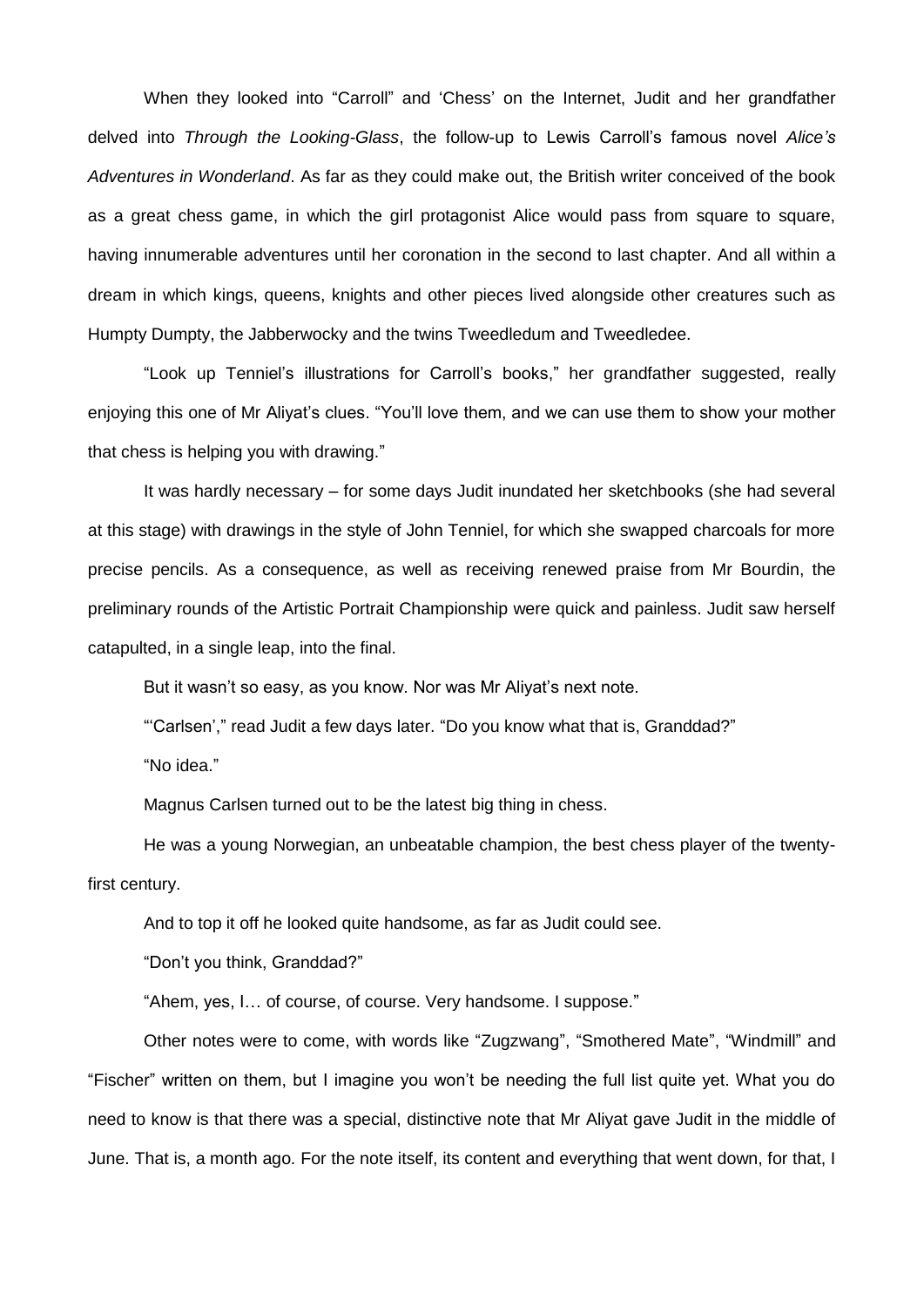need to set the scene for you. At the end of the day, we're still here in Les Tilleuls, at this game which is being watched by half the country; it's got quite a lot to do with that.

That day, Judit was playing Mr Aliyat, just like now, but in the Parc des Bastions. For the first time, the master wasn't so certain as to how to take on his rival. Judit was still making mistakes, and her game was too focused on the short-term, but her attacks were so daring that they seemed to genuinely disconcert the Iranian. In fact, some curious newcomers had gathered around the board, joining Mr Aliyat's regular audience. Judit was starting to get her own fans.

A few metres away, next to the girl's sketchbook, Ferdinand Martigny was having a conversation on his favourite bench with someone he'd just met. And no, it wasn't Judit's grandfather.

"Yes, my father's ill, a cold," Hélène, Judit's mother, explained, her patterned jacket seeming to frolic with the blossoming flowerbeds. "Nothing serious, but he needs to stay in bed. He insisted I tell you and apologise on his behalf… He speaks very well of you, you know?"

"Say hello to Antoine from me, please, I hope he gets better," Mr Martigny said. "Although, if it means you coming in his place, tell him he can stay in bed for a few more days."

Hélène, who had introduced herself as Mrs Piaget, took a few moments to understand that he was paying her a compliment. And she took a few more seconds to start blushing.

"What silly things you say…" she protested. "Ah, look, Judit's finished. Has she won?"

"Well, that would be news," Mr Martigny admitted. "Mr Aliyat never loses."

"Oh no? That's not very graceful!"

Without awaiting a reply, Hélène took a sombre look at the Iranian.

"He seems like a good man. Although of course, dressed like that, with that turban…"

Mr Martigny said nothing, but frowned a little.

"Anyway, I hope that all this doesn't affect Judit's drawing," Hélène continued, glancing at the sketchbook. "It's very important for her."

As if she'd heard her mother, Judit bounded over to the bench. She'd had her hair cut and was wearing it messy, with a lack of care that seemed completely intentional.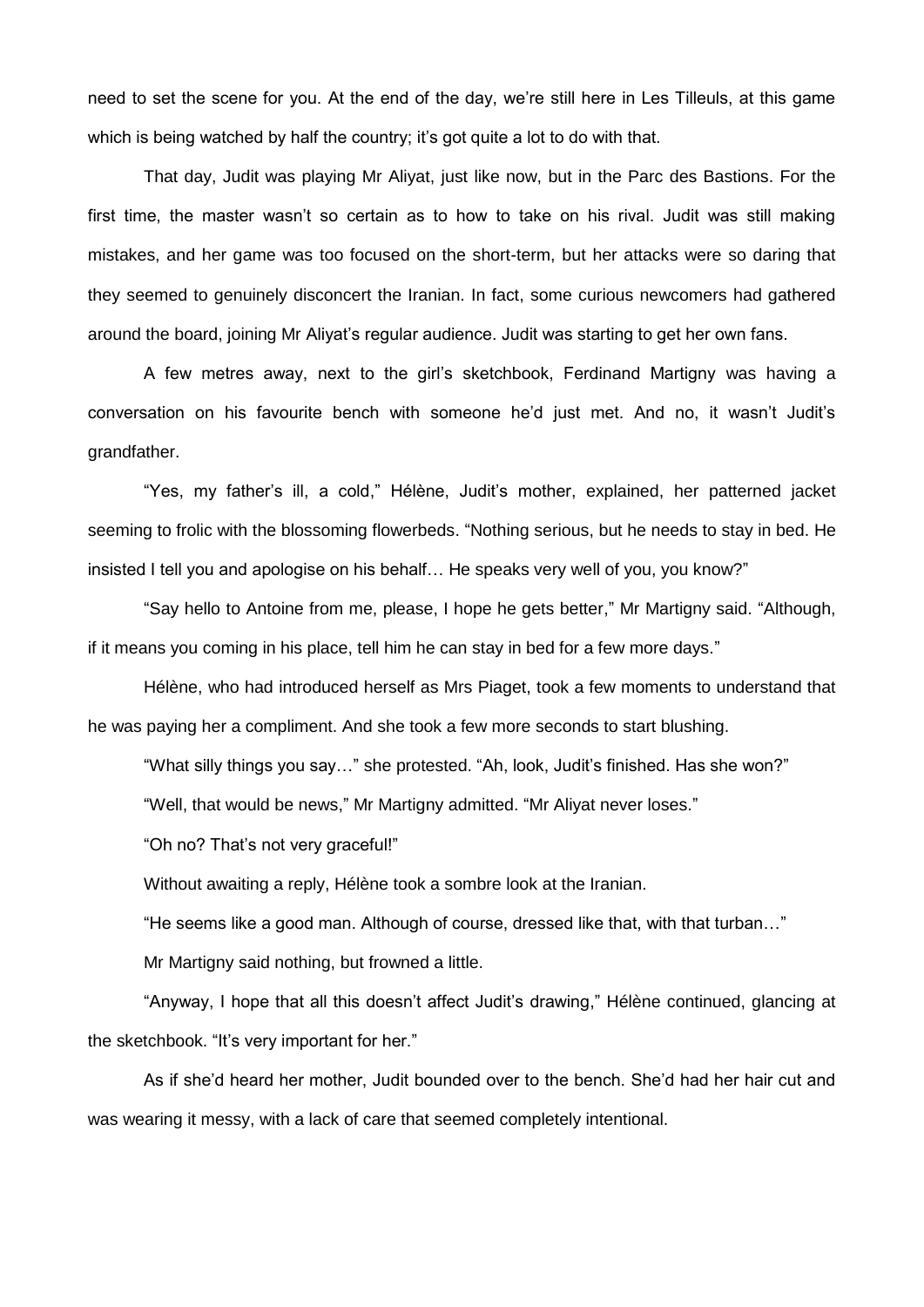"Mum, mum, Roger's going to play his first game against Mr Aliyat!" Excited, Judit pointed at the board, where the red-haired boy, facing the Iranian, was moving his first pawn. "Can we stay a little longer?"

Mrs Piaget looked at her watch. "The thing is, it's getting late…"

"Please, please!" Judit insisted, trying to butter her mother up; then she called attention to her sketchbook. "I've never drawn Roger and Mr Aliyat, it'll be a good exercise..."

"Don't worry." Mr Martigny stepped in, smiling. "Roger is learning more and more each day, like your daughter, but this match won't last more than a quarter of an hour."

The moment Hélène begun sighing, Judit read her expression and ran off. Before sitting down, with her legs crossed as always, she'd already started sketching the first lines in her book.

"Throwing herself on the ground without a thought," Hélène lamented, pushing her glasses up. "No wonder her trousers always end up like that."

Mr Martigny smiled. A few seconds later, he took his straw hat off, placed it on his knees, and commented, "You know, Mrs Piaget, I work with children at Saint Francis of Sales…"

"Yes my father said something about that."

"I wouldn't want to get involved when my help hasn't been requested, but the truth is that I am familiar with cases like Judit's. Children of single mothers, or separated fathers."

Hélène shuffled nervously, but Mr Martigny raised his hands up. "Don't worry, I am religious, but I don't like giving sermons," he joked. "The only thing I wanted to say is that you and your father are doing a great job with Judit."

"Wow, thank you. It's not easy."

"I appreciate that," Mr Martigny said. "But I'd like to say something more, if you'll allow me."

Mrs Piaget nodded, stroking her curls.

"I want to make it clear that in just over a month I've witnessed a very positive change in Judit. She gets angry less, thinks more, her movements are softer… Have you noticed?"

"Hmm… yes, it's possible."

"The thing is, I must admit that a good part of this change has something to do with chess," Mr Martigny added. "And with Mr Aliyat."

"Where will it stop?"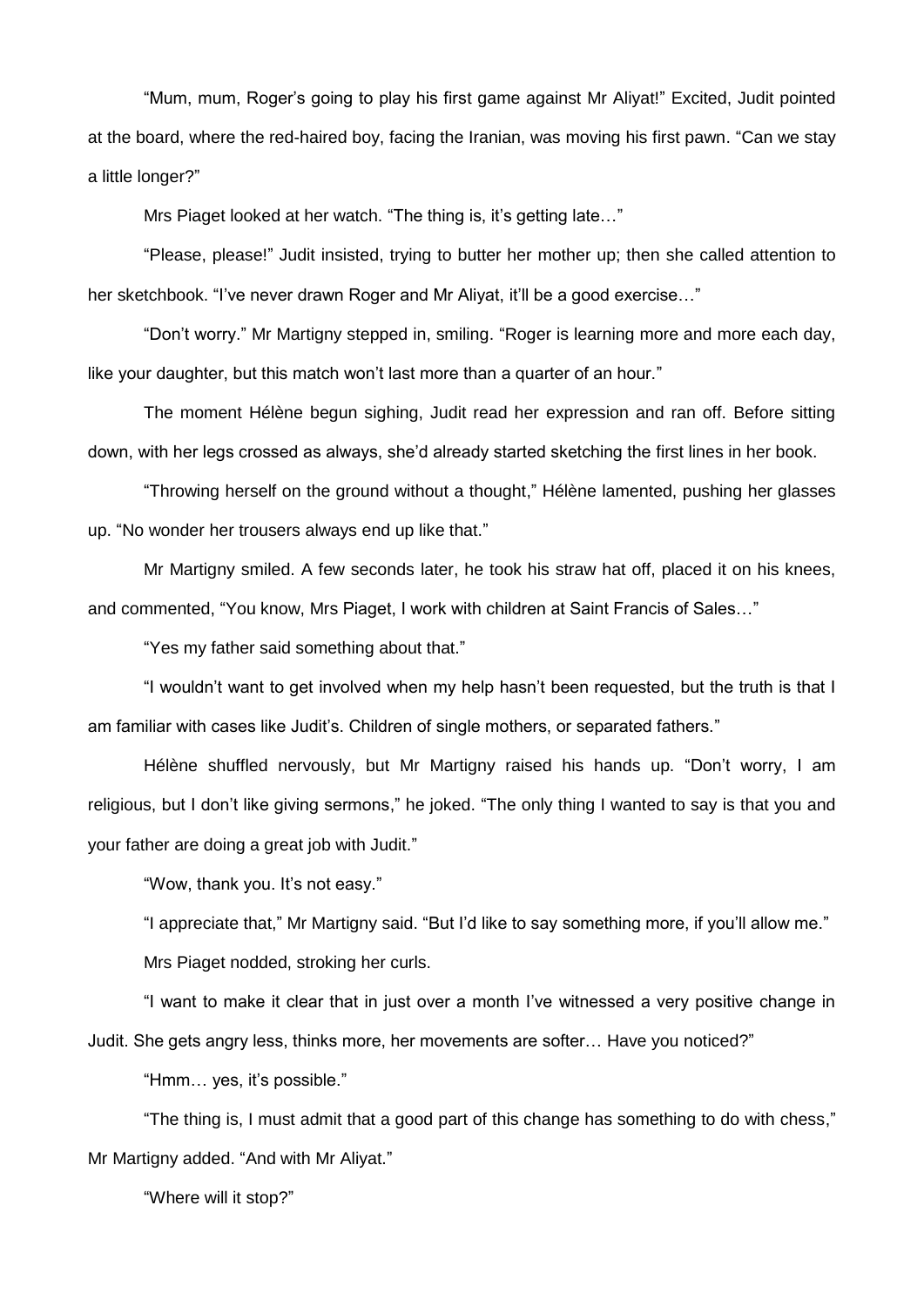"Don't take it away from her…" the old man warned, looking her straight in the eye. "Tell her to combine it with drawing, with her studies, with whatever you want, but don't take chess away from her. I can tell you from experience, there's nothing in this world more terrible than punishing a child for their vocation. And if she's got it from Mr Aliyat, you should thank him."

As Mr Martigny's appeal was coming to an end, Judit return to the bench. In the distance, behind the board, Roger and Mr Aliyat were walking in opposite directions.

"It's over already? So soon?"

"Yeah, what a thrashing." Judit smiled, bringing a hand to her mouth. "Look at the drawing."

In the sketchbook, an Aliyat three times the size of Roger was moving some flaming figures which were mercilessly laying waste to those on the opposing side.

"Wow, very expressive. But to tell the truth, it's not my style."

Judit looked at her mother and at Mr Martigny, like she was weighing up the opportunity to change the subject. Then she remembered something, put one hand in her pocket and took a piece of paper out.

"The master has given me another note."

"'Fahim'," Mr Martigny read, coming closer to the scrap of paper. "Sounds like an Arabic name maybe, I don't know. You'll have to look it up."

"That won't be necessary, I know what it means!" the woman exclaimed, laughing.

Surprised, Judit and Mr Martigny watched Mrs Piaget's hulking form shake.

"It's just a coincidence." Hélène laughed again, rummaging around in her pocket.

A few seconds later, to her daughter's obvious surprise, Hélène pulled out a diary. Inside it, sticking out the top, could be seen a page from a newspaper.

"I cut it from the newspaper last weekend – I thought you or your grandfather might find it interesting," Hélène explained, unfolding the paper. "And then, as you can see, I forgot."

Beneath the headline "KING OF BENGAL" was an article showing a photo of a boy who was older than Judit, dark, with a freckle on his cheek and dressed in a white shirt. The article's subtitle was as follows: *The incredible story of Fahim, the refugee saved by chess*. Judit's mother paused and read the opening: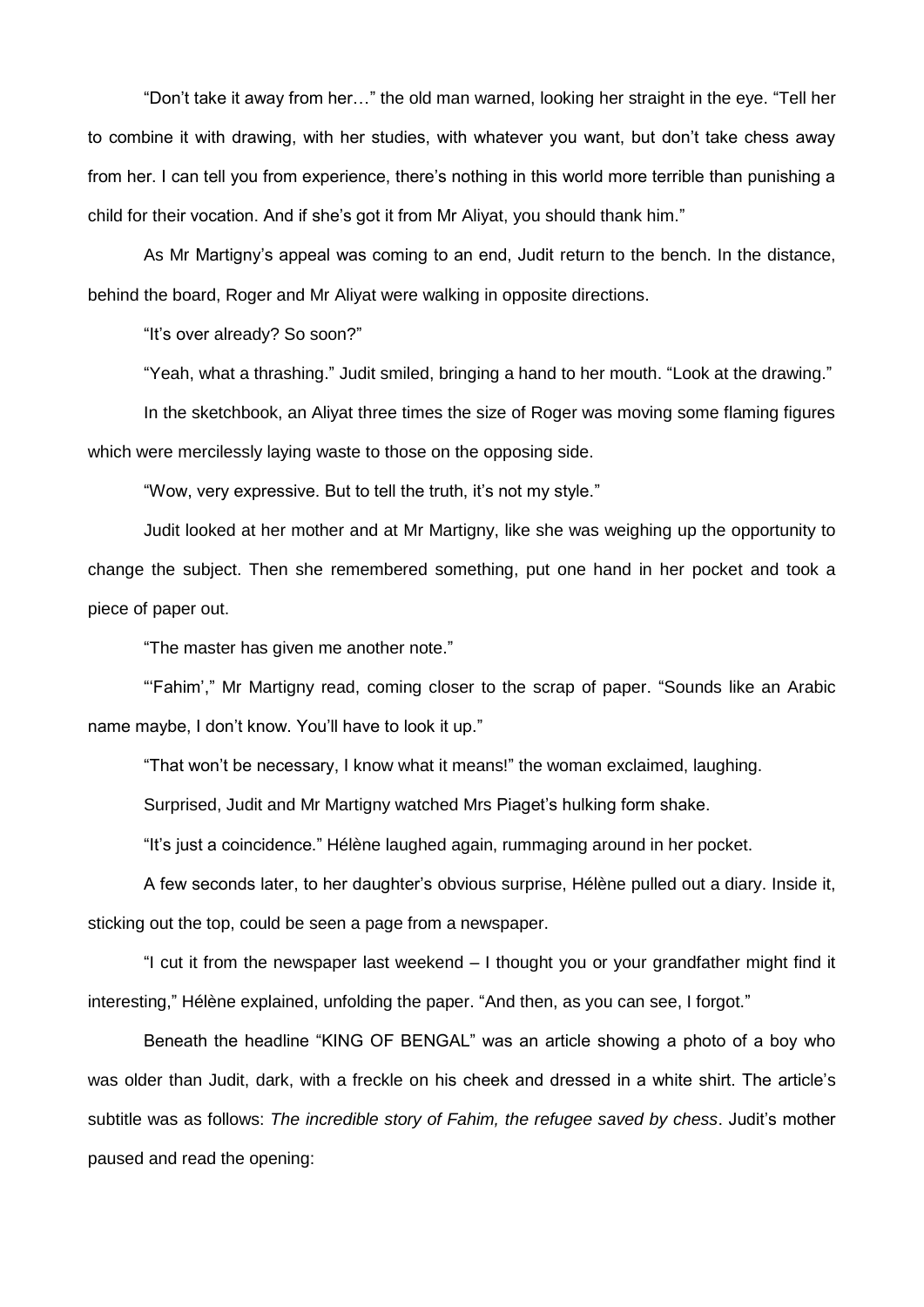"*At the age of eight he fled from his country, Bangladesh. At ten, he was sleeping on the streets. And before his twelfth birthday, he'd been proclaimed French chess champion. His name is Fahim Mohammad, and his passion for the chess board meant that, after several campaigns of solidarity, the French authorities regularised his father's situation The man, Nura, had to leave his country for political reasons, but once he had become a refugee he fought with all his might for his son's future. Now a book, a film and a play retell the story of the boy, his father and the coach who discovered Fahim and encouraged him to win the game of his destiny.*"

After finishing the paragraph, Hélène folded the cutting and gave it to her daughter.

"You can read the rest at home, with your granddad." She gestured in his direction. "It's hard, because Fahim and his father had to flee via Calcutta, Delhi, Budapest and Rome before arriving in Paris. And once there, they suffered a lot, because besides being on the street and not having papers, they depended on the boy winning for them to be able to eat."

Judit took the article and placed it carefully between the pages of her sketchbook. Then she bit her lip and looked at Mr Martigny.

"And do you think Mr Aliyat…? Do you think he's also a…?"

Although Judit didn't finish the question, Mr Martigny began answering it. "Well, if he's a foreigner, doesn't speak the language and spends working days in the park…"

"What are you insinuating?" asked Hélène.

"Yes, Judit," Mr Martigny concluded, looking serious. "If Mr Aliyat has given you that note about Fahim, it's possible he has found himself in a similar situation."

Judit's mother covered her mouth with her fingers, although she removed them straight away.

"Then Mr Aliyat is an illegal immigrant?" she said. "One of those people… with no papers?"

"Now, I don't want to jump to any conclusions," Mr Martigny clarified, alarmed by the tone of the question. "For now it's merely an assumption."

Judit turned back towards the board, now deserted, and then fixed her green eyes on her mother. "Well, if that's true, what a pickle, because Mr Aliyat is an old man and he doesn't have a father to fight for him, like Fahim's father. Or like Roger's or Judit Polgar's…"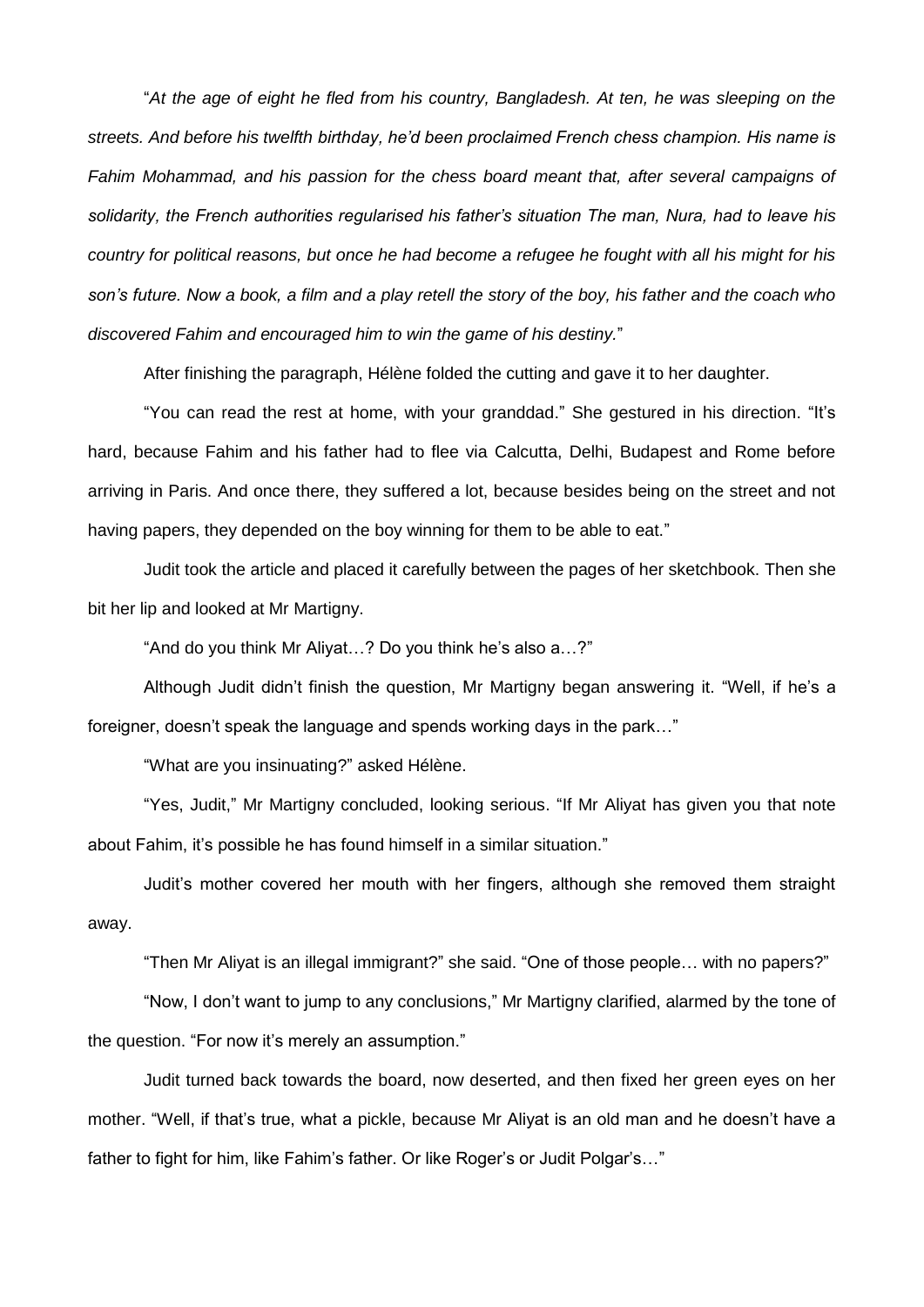Hélène scrunched her face, recognising Judit's argument. Mr Martigny, in his turn, crossed his fingers. And Judit, also quiet now, gathered her things and began to walk off with her head bowed. Before she got to the path, however, she said something that still rings in my ears:

"If I had my father here, I could ask him to help."

For a long minute, until Judit had left the Parc des Bastions, Hélène trembled under Mr Martigny's arm.

She was crying her eyes out.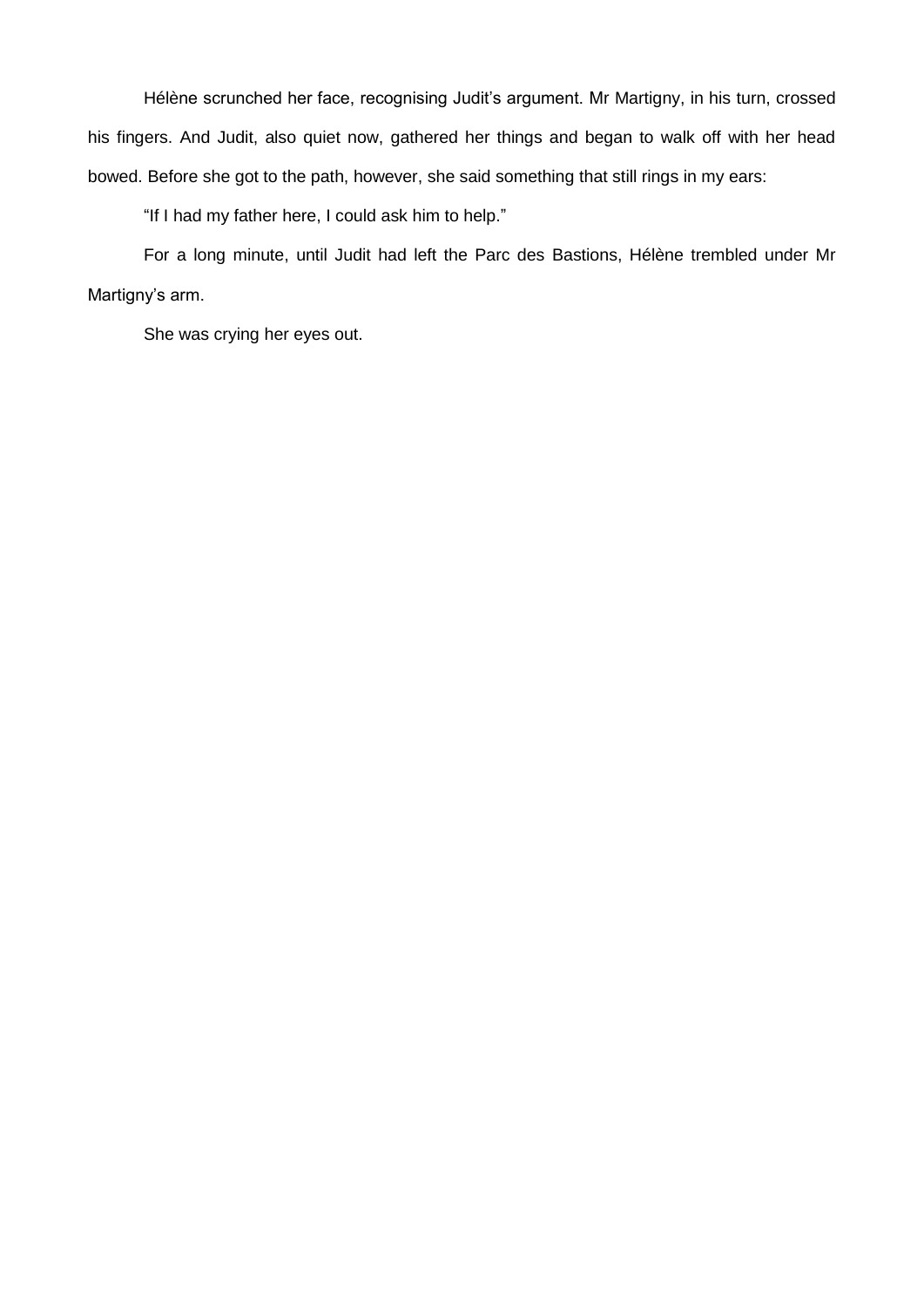#### **Tuesday**

Today, here in the centre of Les Tilleuls, there have been no checks on the chessboard.

In fact, there have been very few movements at all, because the authorities have decided to suspend the match after barely ten minutes of play.

The reason for this is that the two demonstrations ended, breaking out into pitched battles.

With the police, the journalist and the TV crews, with dozens of children, with everyone close by. The people in the first demonstration, the official one, were attempting to march to the airport holding banners in support of Mr Aliyat. It's been a great comfort to see people of all races and backgrounds pleading with the government, parliament and even the UN to appreciate the singularity of this case. Maybe it's because I'm not white myself, but I've found it quite moving.

Other Swiss people, more purist in outlook, do not want change and will not hear of any exceptions.

And they say that the law is the law, and that there cannot be any meddling in it.

And they ask, they desire, they demand that Mr Aliyat's trial follow its course.

And they do so without knowing any of the details, without wanting to know more.

And they're making lots of noise, too much noise.

It all starts like any other day, with Judit taking her turn as soon as Mr Aliyat gets through the fences. Her first move, her opening one, throws off friends and strangers alike: she's moved her castle to a square that no one would have predicted, putting it at risk. A momentary lapse in concentration? A new strategy? A sacrifice? The first "oh"s and "ah"s are heard from behind the fences, and the reporters take advantage of the moment to make their live commentaries. I, on the other hand, decide to fix my attention on three people.

The first is Mr Aliyat himself, who despite all the commotion never loses his concentration. Having stroked his moustache and balanced on the tips of his shoes, he's begun to think. That's all. His attention is all-encompassing; you can almost see the cogs in his brain making calculations beneath his turban. It sounds unbelievable that he can stay focused, with all that's at stake. But that's what champions are like. If you feel like it, have a read of *Chess Story* by Stefan Zweig (yes,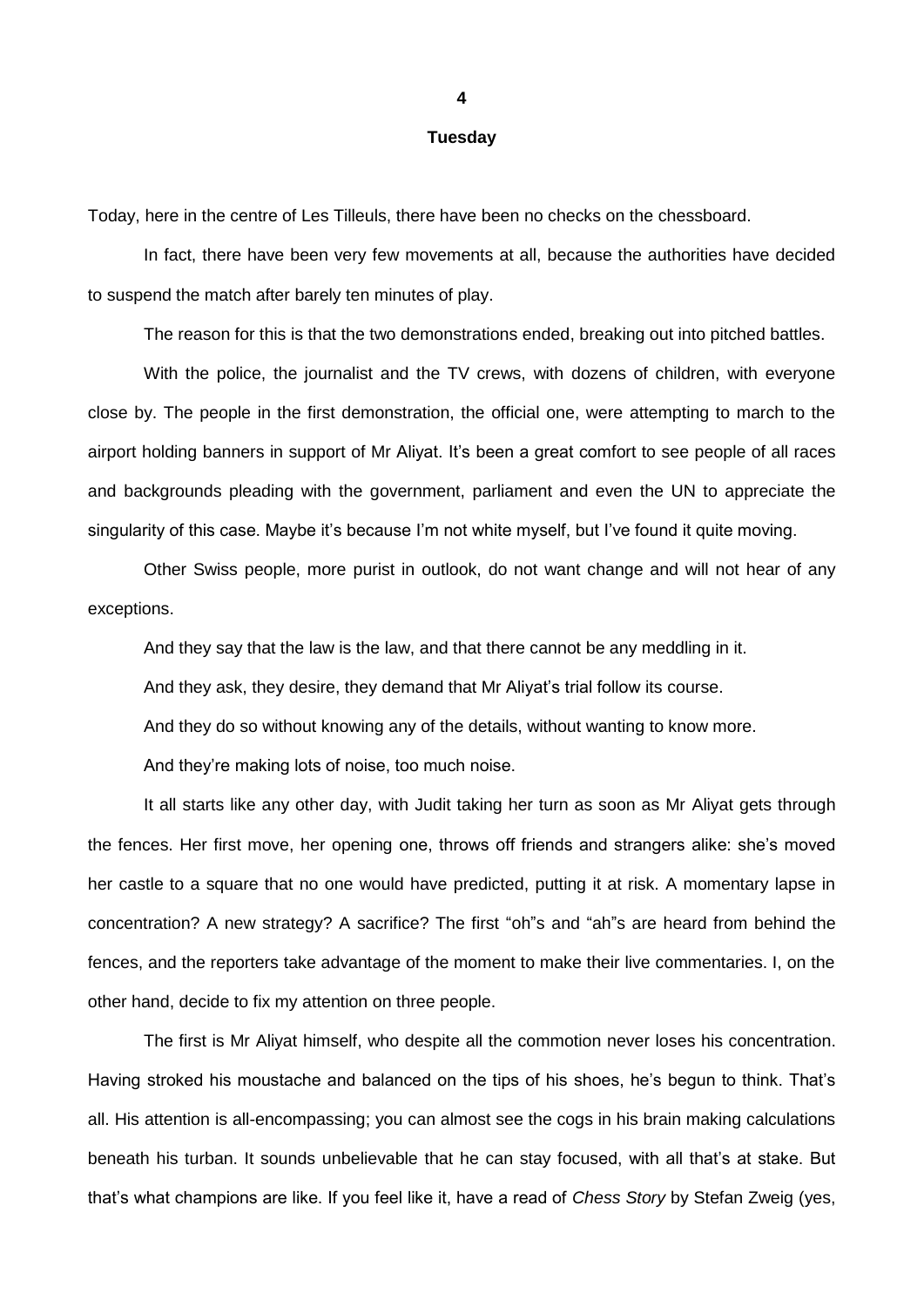he also lived in Switzerland, although he was Austrian), and you'll understand how a chess player can do something like this.

The second person I turn to is Judit's grandfather, Antoine, who has returned to his spot by the fence after yesterday's absence. He is still, however, very preoccupied. Pale and nervous, continually adjusting the knot on his tie, his eyes are darting around like he's looking for someone in the crowd. His agitation is so noticeable that even Hélène has asked him if he's okay.

But Judit's grandfather lies. "Don't mind me," he says. "I'm just watching the protest."

A few metres further to the right, sure enough, the pro-Aliyat demonstrators are beginning to organise themselves among the banners. Although they are carrying loudspeakers, whistles and vuvuzelas, their intention is, as they had agreed, not to use them until they leave Les Tilleuls. The Swiss Chess Federation, one of the march's organisers, has made this request: above all else, a game is taking place here. And no matter what's happening, silence must be observed during a game of chess. That is sacred.

Trying to get away from the reporters, who are trying their best to breach that silence, the arch-champion Judit Polgar is trying to deal with the press. Polgar, the third person I wanted to find, has also got involved in the campaign in Mr Aliyat's report, in spite of the sensationalist newspapers, so thrilled at having brought together a Jewish chess player, a Christian girl and a Muslim immigrant in the story of the summer. I warned you yesterday: sometimes even telling the truth ends up distorting it.

"Above all, Mr Aliyat is a great chess player, a champion!" Polgar is insisting before the microphones. "In Iran, they have tried to ban chess more than once. And now here, in our own continent…"

But Polgar isn't able to finish her statement. In the background, on the main road, insults have begun being heard, and shouts, and someone has come running to warn the police.

"The far right!" a girl with blue dyed hair warns. "They're coming to break up the game, we've just clashed with them!"

By "us", of course, the blue-haired girl is referring to the pro-Aliyat demonstrators, who have already started filing off towards the airport.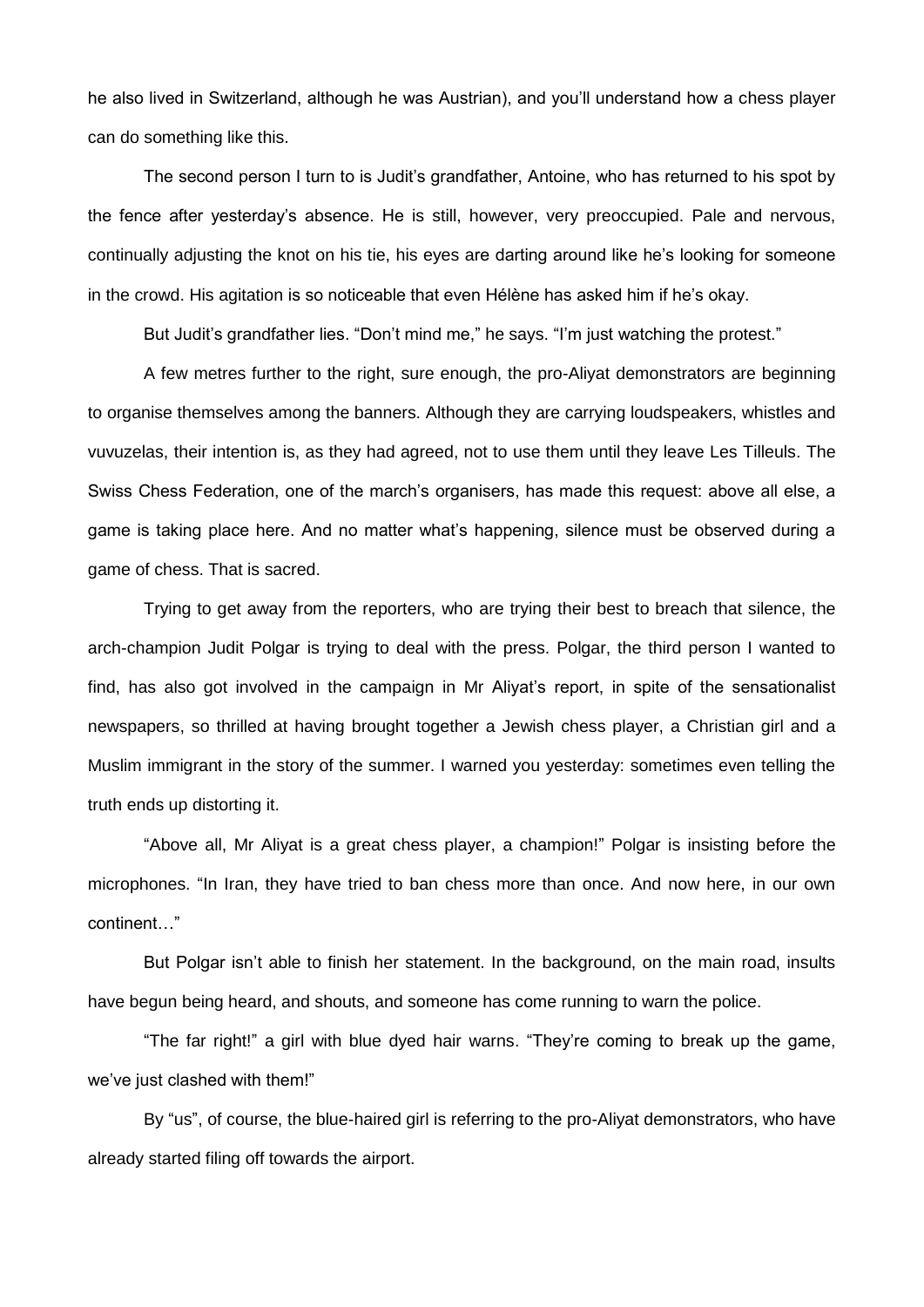Suddenly, everyone, starting with the authorities, has rushed towards the gates. The police have unsuccessfully attempted to disperse both demonstrations, and each individual has taken their own decision: some are arguing loudly; others, more aggressive, have resorted to using their fists; and the majority, from tourists to family members, from the reporters who don't have cameras to Mr Bourdin's drawing students, are trying to find an exit, or are taking cover.

I, for a change, have stayed quiet. Rooted to the ground, like a fencepost.

In the midst of this chaos, several agents have suddenly surrounded the board. That's when, thanks to the fact that I'm still paralysed, I notice.

Judit and Mr Aliyat are still playing, deep in concentration. It's like looking at a still pool beneath a waterfall. Like an oasis in the desert. Like a flower unharmed by the fire that surrounds it.

Around the squares, things are becoming more and more confused. People shrieking, making dashes, chasing each other, flying objects, banners on the ground, cars moving, mothers and children trying to escape. A police cordon is protecting Hélène, Judit's grandfather and Judit Polgar. And another cordon, by my side, has cut off the players, who are still by the board which, in imitation of the ones in the Parc des Bastions, has been placed on the ground. Inside the cordon, Judit and Mr Aliyat look like two fish in an aquarium.

If you studied them properly, then you'd discover that neither one of them is completely unaware of the commotion. They couldn't possibly be, with so much noise and movement around them. And yet, silently, perhaps with a movement or a glance, they seem to have taken the decision to continue with the match. To impose calm, to feign normality at whatever cost.

Mr Aliyat, his hand on his goatee, is analysing Judit's movement of her tower. Beneath his fingers, however, you can see he is clenching his teeth together, obliging him not to raise his eyes. One of his fingers is also shaking, at intervals. His little finger.

On her part, Judit is trembling like a leaf. Without moving, without turning round, ignoring the uproar, but, perfectly understandably, scared.

Anyone who had paid attention would have seen that, but it wasn't everything.